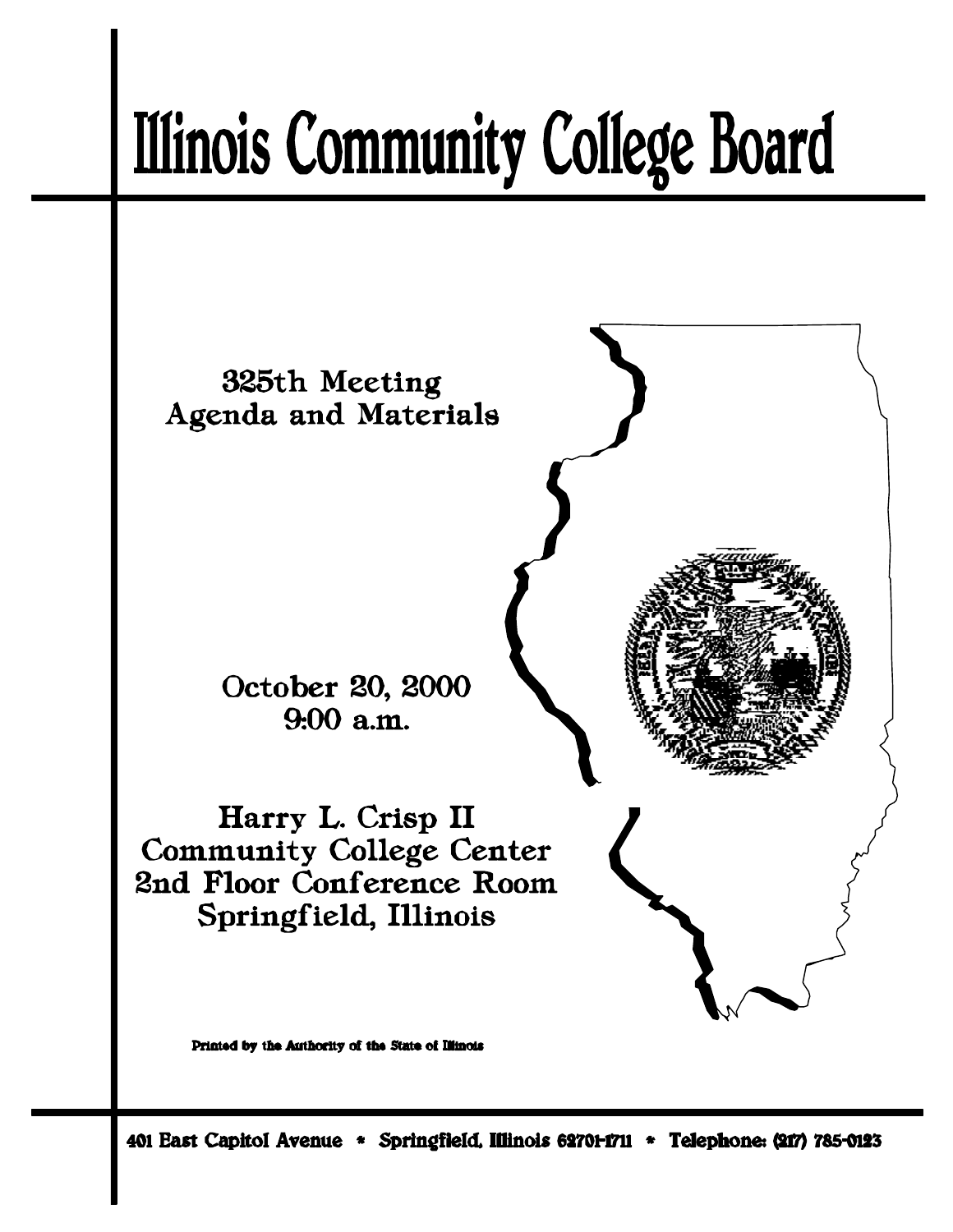# Agenda 325th Meeting of the Illinois Community College Board

# Harry L. Crisp II Community College Center 2 nd Floor Conference Room Springfield, Illinois

October 20, 2000 9:00 a.m.

|     |                                                                                                 |                                                                                                                                                                     | Page      |  |
|-----|-------------------------------------------------------------------------------------------------|---------------------------------------------------------------------------------------------------------------------------------------------------------------------|-----------|--|
| 1.  | Roll Call and Declaration of Quorum                                                             |                                                                                                                                                                     |           |  |
| 2.  | Announcements and Remarks by Edward T. Duffy, Chair                                             |                                                                                                                                                                     |           |  |
| 3.  | Minutes of the September 15, 2000 Meeting<br>$1 - 14$                                           |                                                                                                                                                                     |           |  |
| 4.  | <b>Committee Reports</b>                                                                        |                                                                                                                                                                     |           |  |
|     | 4.1<br>4.2<br>4.3                                                                               | <b>Adult Education Transition Committee</b><br><b>Funding Equity Study Committee</b><br><b>Budget and Finance Committee</b>                                         |           |  |
| 5.  | <b>Board Liaison Report</b>                                                                     |                                                                                                                                                                     |           |  |
|     | 5.1                                                                                             | <b>Status Report on Substance Abuse</b><br><b>Prevention Activities</b>                                                                                             | $15 - 16$ |  |
| 6.  | President/CEO Report                                                                            |                                                                                                                                                                     |           |  |
| 7.  | <b>Advisory Organizations</b>                                                                   |                                                                                                                                                                     |           |  |
|     | 7.1<br>7.2<br>7.3<br>7.4                                                                        | <b>Student Advisory Committee</b><br>Illinois Community College Trustees Association<br><b>Presidents Council</b><br>Illinois Community College Faculty Association |           |  |
| 8.  | Learning-Centered Instruction Award Presentation                                                |                                                                                                                                                                     |           |  |
| 9.  | 2000 Follow-up Study of Fiscal Year 1999<br><b>Occupational Program Graduates</b><br>$17 - 24$  |                                                                                                                                                                     |           |  |
| 10. | Accountability and Productivity in Illinois<br>Community Colleges - Fiscal Year 2000<br>$25-29$ |                                                                                                                                                                     |           |  |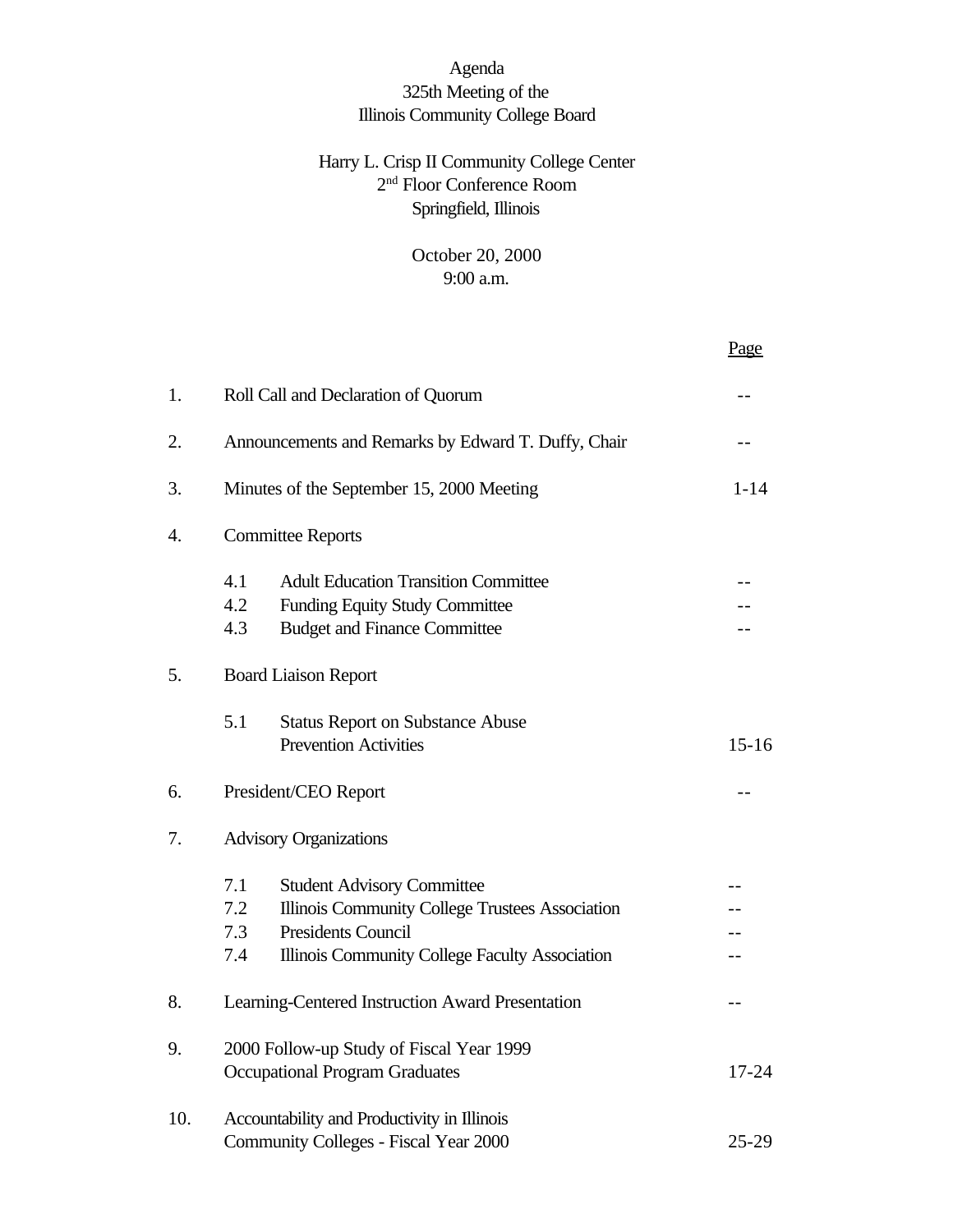# Agenda 325th Meeting of the Illinois Community College Board

|     |                          |                                                       | Page      |
|-----|--------------------------|-------------------------------------------------------|-----------|
| 11. | Consent Agenda           |                                                       |           |
|     | 11.1                     | New Units of Instruction                              | $30 - 34$ |
|     | 11.2                     | Review and Approval of Short-Term                     |           |
|     |                          | <b>Occupational Certificate Programs</b>              | $35 - 36$ |
| 12. | <b>Information Items</b> |                                                       |           |
|     | 12.1                     | Fiscal Year 2000 Financial Statements (Final)         |           |
|     | 12.2                     | Fiscal Year 2001 Financial Statements                 |           |
|     |                          | (September 2000)                                      |           |
|     | 12.3                     | <b>Status Report on the Joint Education Committee</b> |           |
|     |                          | and the P-16 Partnership for Educational Excellence   | $37 - 38$ |
| 13. | <b>Other Business</b>    |                                                       |           |
| 14. | Adjournment              |                                                       |           |
|     |                          |                                                       |           |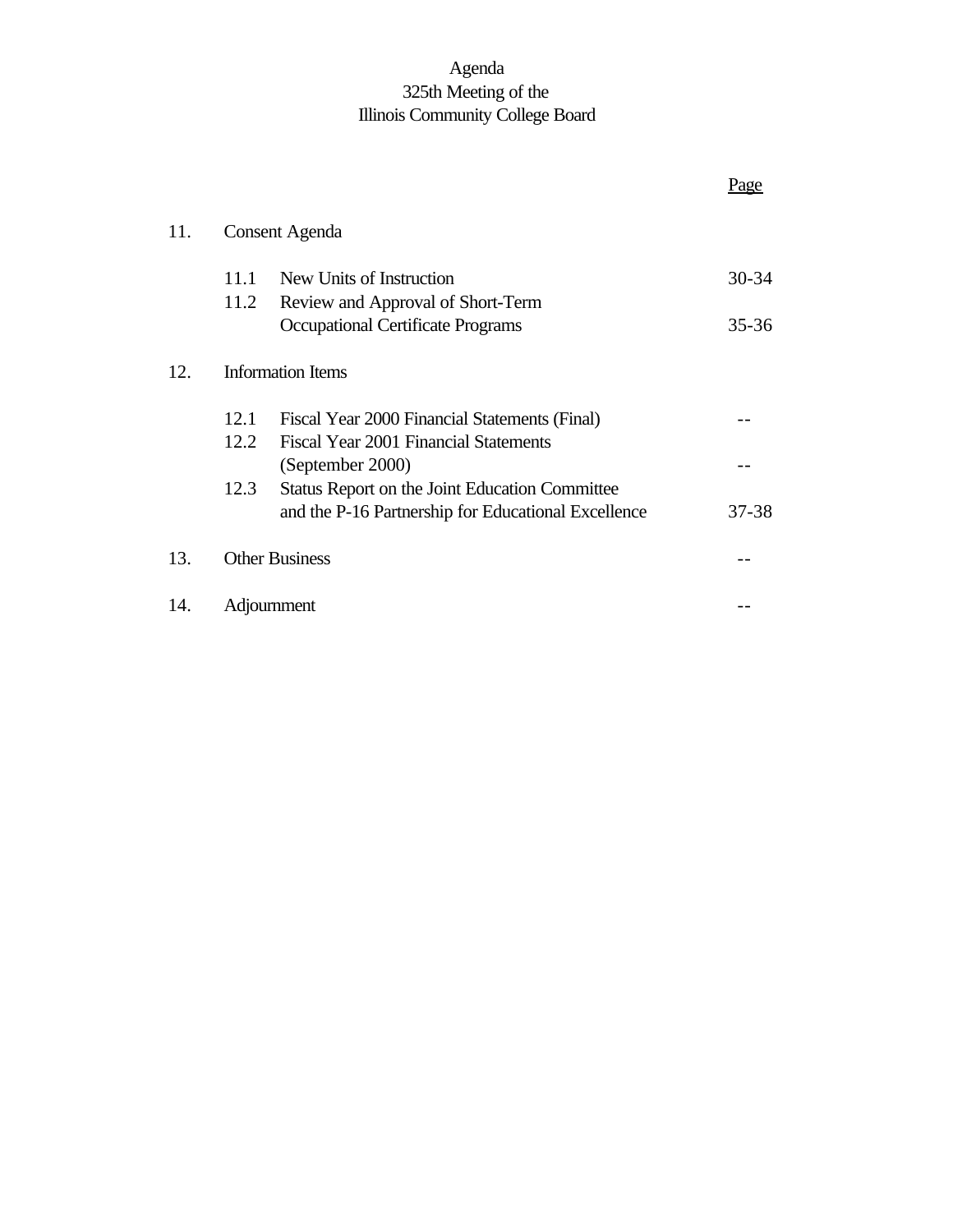## UNAPPROVED

Minutes of the 324th Meeting of the Illinois Community College Board September 15, 2000 McHenry County College B Building Crystal Lake, Illinois

#### Item #1 - Roll Call and Declaration of Quorum

Chairman Duffy called the meeting to order at 9:00 a.m. Roll call was taken with the following members present: James Berkel, Dave Davis, Edward Duffy, Gwendolyn Laroche, Joseph Neely, Martha Olsson, Delores Ray, Lee Walker, James Zerkle, and James McFarland. InezGalvanand Laurna Godwin were absent.

## Item #2 - Announcements and Remarks by Edward T. Duffy, Chair

Chairman Duffy reported that Executive Vice President Virginia McMillan would be representing President/CEO Joe Cipfl at today's meeting.

The Chairman introduced Dr. LaVista and invited the president to make remarks on behalf of McHenry County College.

## Item #3 - Remarks by Dr. Daniel LaVista, President, McHenry County College

Dr. LaVista welcomed the Board and guests to MCC.

An instructor of pipe organs and piano teacher at MCC, Patricia Marks, performed Westminster Carillon on a 16 rank Wicks pipe organwhichwas a 1996 gift to the MCC music department. Judith Williamson, MCC Chair of the Music Department, assisted Ms. Marks.

#### Item #4 - Minutes of the June 16, 2000 Meeting

James Berkel made a motion, which was seconded by Delores Ray, to approve the minutes as recorded. The motion was approved by unanimous voice vote. Student advisory vote: Yes.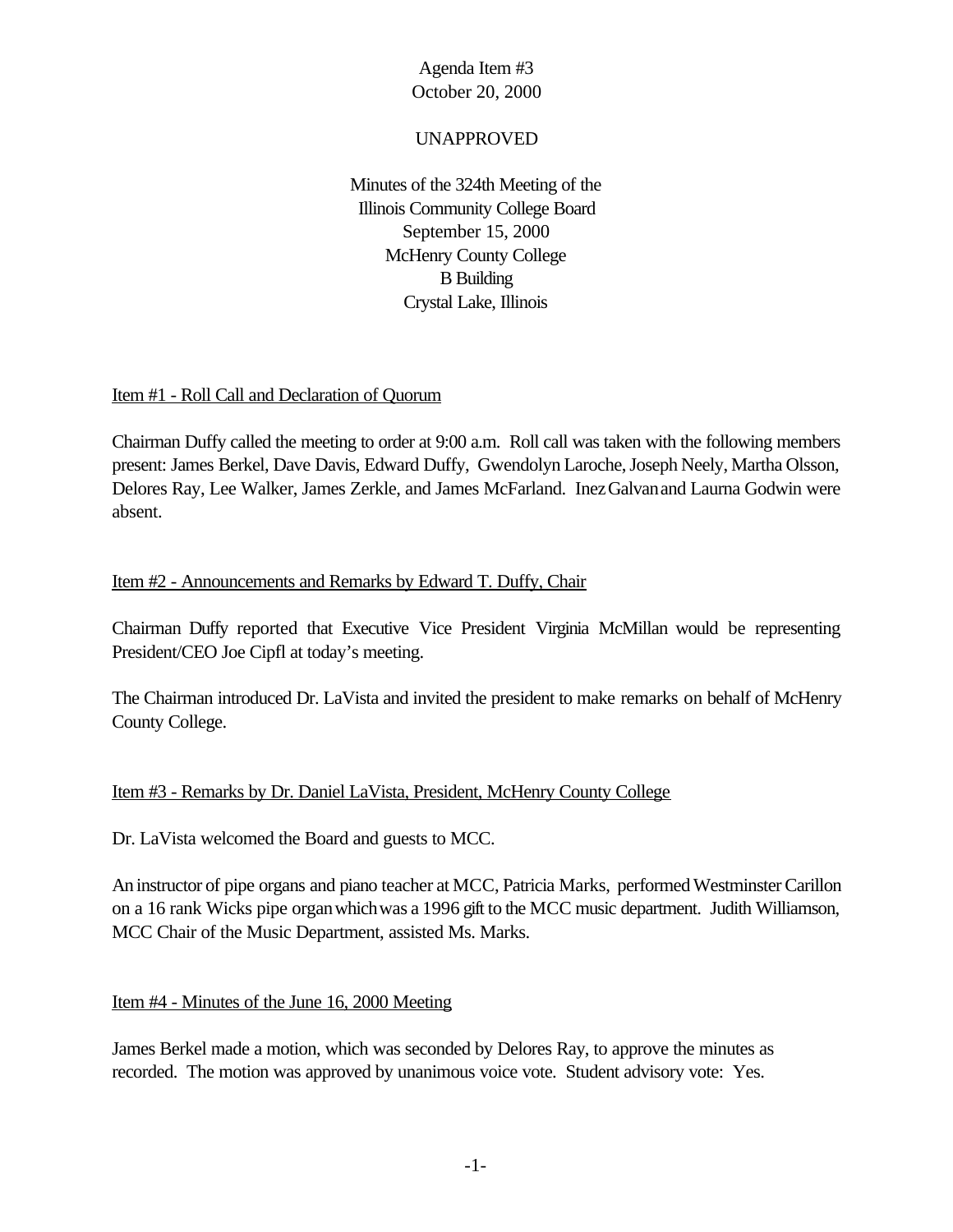#### Item #5 - Committee Reports

#### Item #5.1 - Adult Education Transition Committee

James Berkel reported the adult education transition is continuing smoothly and will be completed by July 1, 2001. Activity identification logs have been produced for Project Management, Financial Systems, Reporting Systems, and Federal Requirements.

Staffing activity is underway with 8 position to be filled by October 15 - some of these will be filled with current ICCB staff employees. Additional positions will be filled to total approximately 12 persons. Four consultants (reporting, policy, program components, and technical assistance) will be hired by May 2001.

Funding for transition activities has beenobtained. This is separate from the Adult Education and Literacy program funding which will be covered in Item #10 of today's agenda.

Communications are in place with all providers. Four issues of the *Transition News* have been published.

On August 10-11, 100 adult administrators and staff attended a summer retreat for discussion and feedback on specific issues relative to the transition.

A three-page handout is available today for persons interested in transition details.

## Item #5.2 - Funding Equity Study Committee

James Zerkle reported that a technical steering committee for the Funding Equity Study had been established and the committee has meet three times to date. An aggressive schedule is being adhered to in order to complete work before anOctober 2000 deadline. Corporate consultants have been retained and focus groups will meet in the first few weeks of October.

#### Item #5.3 - Budget and Finance Committee

Martha Olsson reported that the committee met this morning and approved the CEO's reimbursements for fiscalyear 2000 finalexpenditures, the fiscalyear 2001 office budget, and the proposed fiscal year 2002 office budget.

The fiscal year 2000 ended on June 30, 1999, and only 0.1 percent of general funds were lapsed.

Fiscal year 2001 began on July 1, 2000, and the Board is receiving appropriations from eight funds.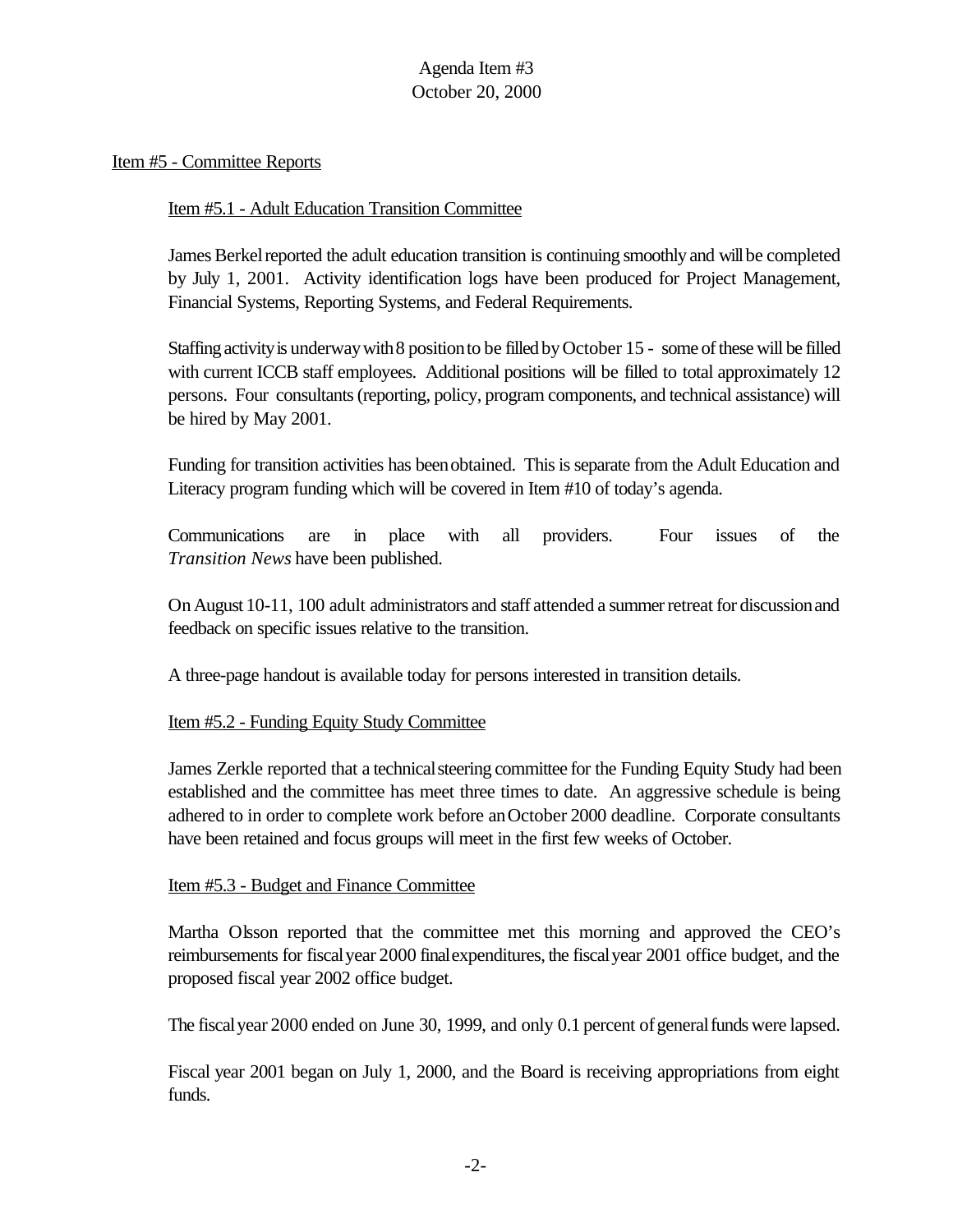Agenda Item #10.4 will detail the fiscal year 2002 office operating budget.

## Item #5.3.1 - Fiscal Year 2000 Financial Statements (June-August)

The financial statements are provided for Board information.

Item #5.3.2 - Fiscal Year 2001 Financial Statements (July-August)

The financial statements are provided for Board information.

## Item #6 - Board Liaison Reports

Item #6.1 - Status Report on the Statewide Leadership and Core Values **Committee** 

Martha Olssonintroduced Dr. MargaretLee,President ofOaktonCommunityCollege;Dr.Robert Luther, President of Lake Land College; and Don Wilske, ICCB Chief Financial Officer, as Statewide Leadership and Core Values Committee members who are present at today's meeting. The full committee is composed of trustees, presidents, faculty, and ICCB staff.

Yvonne Singley reported on the committee's accomplishments to date, current activities, and future goals of the committee.

Beginning in November, a student from the Student Advisory Committee will begin serving as student representation on the Statewide Leadership and Core Values Committee.

A national Leadership and Core Values Conference will be sponsored in Chicago in fiscal year 2002. One of the goals of the conference is to create more recognition for the Illinois community colleges.

A web page has been created for this initiative and plans are to link with the ICCB website. A chat room will be a component of this web page.

Ms. Olsson indicated that Rushworth Kidder, a nationally known speaker on ethics, addressed a recent workshop of the ICCTA. Studies show that 73 percent of Illinois' residents believe ethical decisionmaking should be taught to Illinois students.

A Leadership and Core Values Institute entitled "Best Practices Among Illinois Community Colleges II" will be held January 31-February 1, 2001, at the Crowne Plaza in Springfield.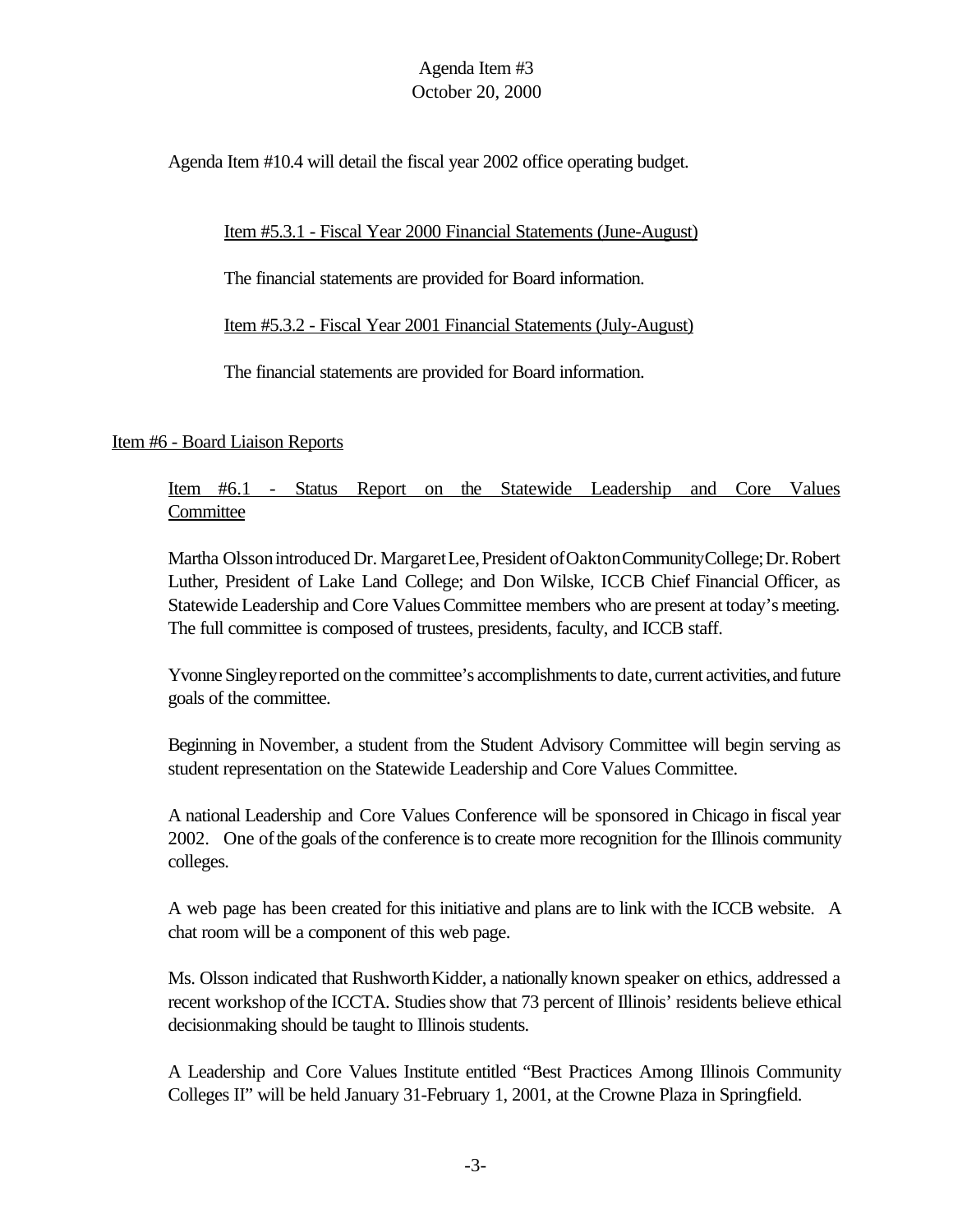#### Item #7 - President/CEO's Report

Executive Vice President Virginia McMillan presented the President/CEO'sreport onbehalf ofJoe Cipfl. Dr. Cipfl is vacationing in Australia attending Olympic events; however, he maintains regular communication with the ICCB staff.

Appreciation was expressed to the MCC Board, President LaVista, and staff for hosting ICCB events last evening and this morning.

Sarah Hawker, ICCB Vice President for Workforce Development and Adult Education, sent greetings as she recovers from surgery.

Ms. McMillan reported on her recently completed second trip to China, whereby she was accompanied by the College of Lake County President Gretchen Naff and Dean of Students at Heartland Community College, Fred Peterson. This recent trip included a follow up to the cooperative agreements set in place during a first trip last May with a group of Illinois educators which included Deputy Governor Hazel Loucks, ICCB President/CEO Joe Cipfl, former John A. Logan College President Ray Hancock, current John A. LoganCollege President Robert Mees, Heartland CommunityCollege President JonAstroth, and Heartland CommunityCollege Vice President Girard Webber. Six faculty members will be visiting Illinois from Haidian University in late January/February 2001, and plans are in place for Illinois community colleges to host faculty members from Beijing. Next fall a group of Chinese administrators will visit the Illinois CommunityCollege Systemto examine howour system is organized. Haidian University has been identified by the Chinese government as an institution they would like to see be developed into a community college. Also during this second visit to China, the group took part in an educational forum and exposition which included expositions from over 25 different countries and 250,000 people attended. Ms. McMillan was one of 15 speakers at the forum. Additional reporting was made on meetings with key Chinese education officials.

Three new staff members will be introduced to the Board at its October meeting in Springfield; Lynn Robberson, Associate Director for Business/Industry Services; Brian Erdman, Associate Director for Policy Studies; and Nathaly Ranger, Intern in Allied Health and a student at UIS.

A study is being conducted in East St. Louis as a result of a House Resolution passed by the General Assembly last spring. Delores Ray is representing the ICCB on the study group. The Board was assured that the study will not compromise the position this Board has taken on the dissolution of Metropolitan CommunityCollege inEast St. Louis. The purpose of the study is to evaluate the entire educational system in East St. Louis from pre-school through collegiate level.

Work continues on the implementation of the Workforce Investment Act.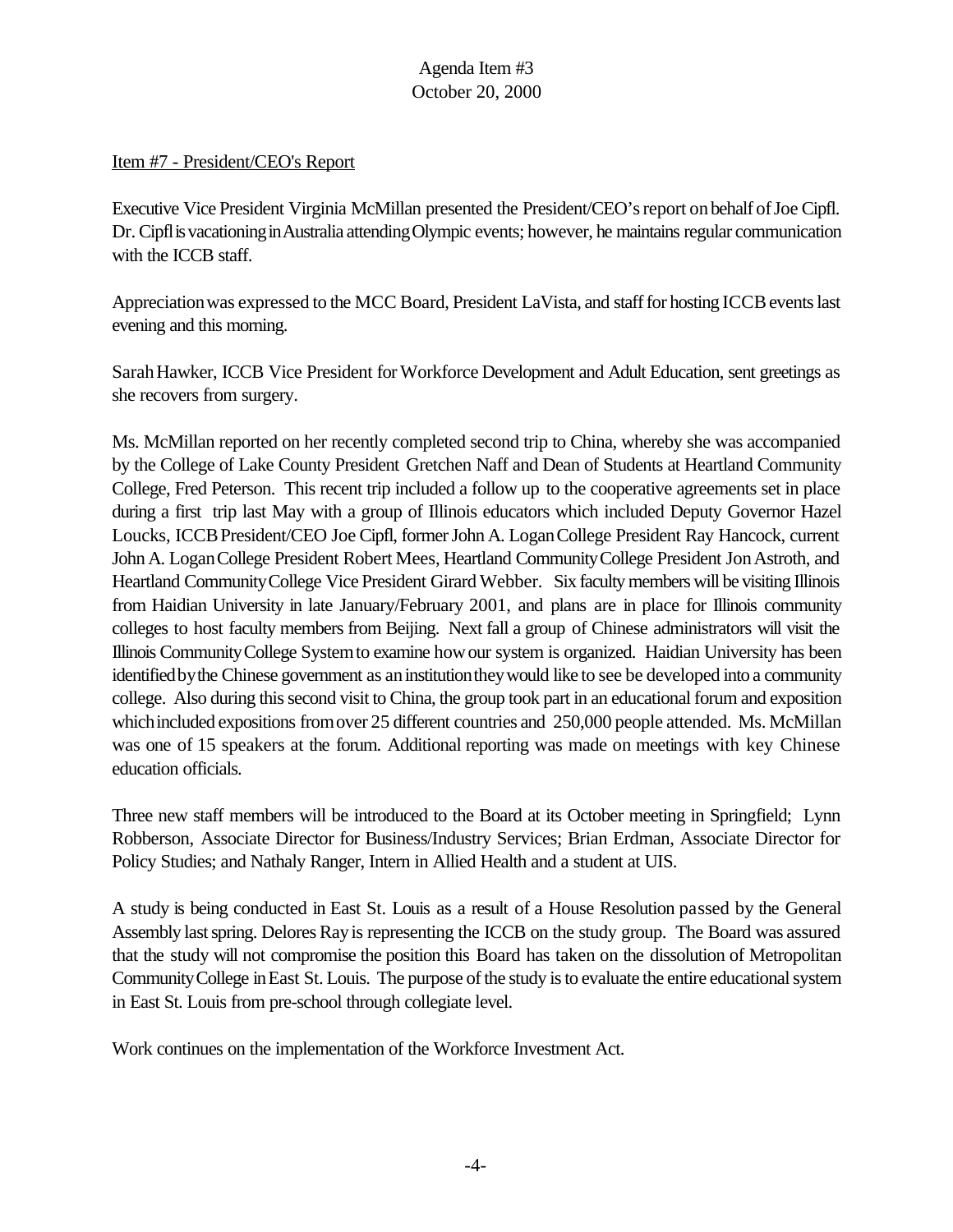A study has been completed on th Illinois Articulation Initiative, and ICCB staff will work with the Presidents Council and the Illinois Board of Higher Educationstaffto determine where improvements are necessary.

Heartland CommunityCollege celebrated the Grand Opening of its new campus on September 13, 2000.

Ms. McMillan will represent Dr. Cipfl on September 21 at a Professional Development Seminar at the College of Lake County, and on September 26 she will participate in the groundbreaking ceremony for the Lake County University Center.

## Item #8 - Advisory Organizations

#### Item #8.1 - Presidents Council

DonCrist reported that, at the recent meeting of the Council, two presentations were made. The first was presented by the National Director of Skills USA VICA. VICA is an organization of vocationaleducationstudents whichisexpandinginto the postsecondaryarena. Dr. Crist reported on the Skills USA VICA national competition this summer in Kansas City and how the Illinois communitycolleges might work with that organization in the future. The second presentationwas made by a vice president from Phoenix University in hopes of arranging articulation between the University and the Illinois community colleges. They will seek approval in the spring for this undertaking.

The Council'sthree officers are providing input into the study for financing higher education at the request of ICCB staff. The Council's officers are also participating in the Big Picture meeting on October 12.

Dr. HazelLoucks, DeputyGovernor for Educationand Workforce, met withthe Council at itslast meeting. In November, Lt. Governor Corrine Wood will meet with the Council.

The Presidents Council will hold its annual retreat in October at the Oak Brook Hills Resort. Addressing the retreat will be Dr. David Pierce, recently retired president of AACC, who will address national events, and Dr. Steve Crow from the North Central Association will address distance education issues.

Dr. Crist commended Dr. LaVista and past present Robert Bartlett for their leadership at McHenry County College, and commended the ICCB and its staff for their leadership to the system.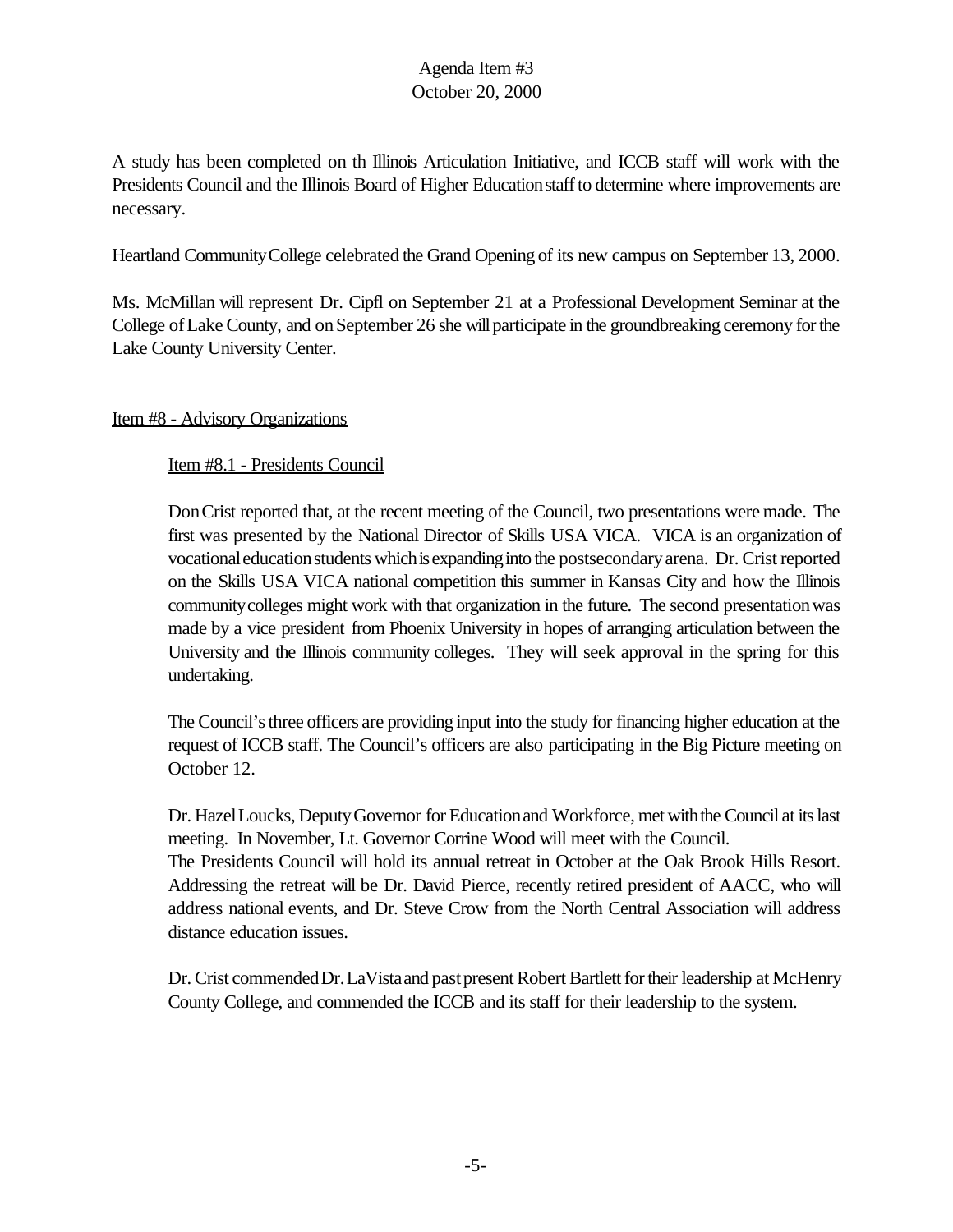#### Item #8.2 - Illinois Community College Trustees Association

Dave Maguire reported that the trustees met last weekend to establishplans forthe coming year. The trustees are using the electronic media to upgrade communication between the trustees, presidents, and faculty.

Next June's meeting will be at the Palmer House inChicago, and the Trustees will host the ACCT regional meeting as they will be celebrating the anniversary of the community college movement. Also at that time will be the meetings of the Illinois Community College Board and the Presidents Council.

Mr. Maguire commended Virginia McMillan and President Robert Luther on their work with the Strategic Plan which will be acted on today in Item #9.

The communitycollege systemhas a veryaggressive budgetrequestinItem#10 inthis agenda. The Trustees are very interested in the equity of higher education funding which will be addressed next month.

The Association is also developing its Spring Legislative Agenda. There are many issues for advancement of the community college system, and efforts to develop partnerships will be encouraged for this movement. Adult education will be a main focus for next year.

## Item #8.3 - Student Advisory Committee

James McFarland reported that he was pleased to be elected to serve on the ICCB. Mr. McFarland is a student at Joliet Junior College.

The Student AdvisoryCommittee met on Friday, September 8, in Springfield and elected a Chair from Prairie State College, Ms. Lois Nemeth; and a Vice Chair from Danville Area Community College, Ms. Wyatt Shelato. SAC is gathering a lot of student participation to support statewide community college issues. The Steering Committee for Leadership and Core Values was commended for appointing student representation to the committee.

The Illinois Board ofHigher Education's Student Advisory Committee has proposed changes for the next year.

Mr. McFarland said current SAC members were apprised ofthe *Promise for Illinois* but did not have an opportunity to provide input into the document that will be acted on in Item #9.

More informationwill be provided on October 20, and possibly other students will attend to talk about the Student Advisory Committee.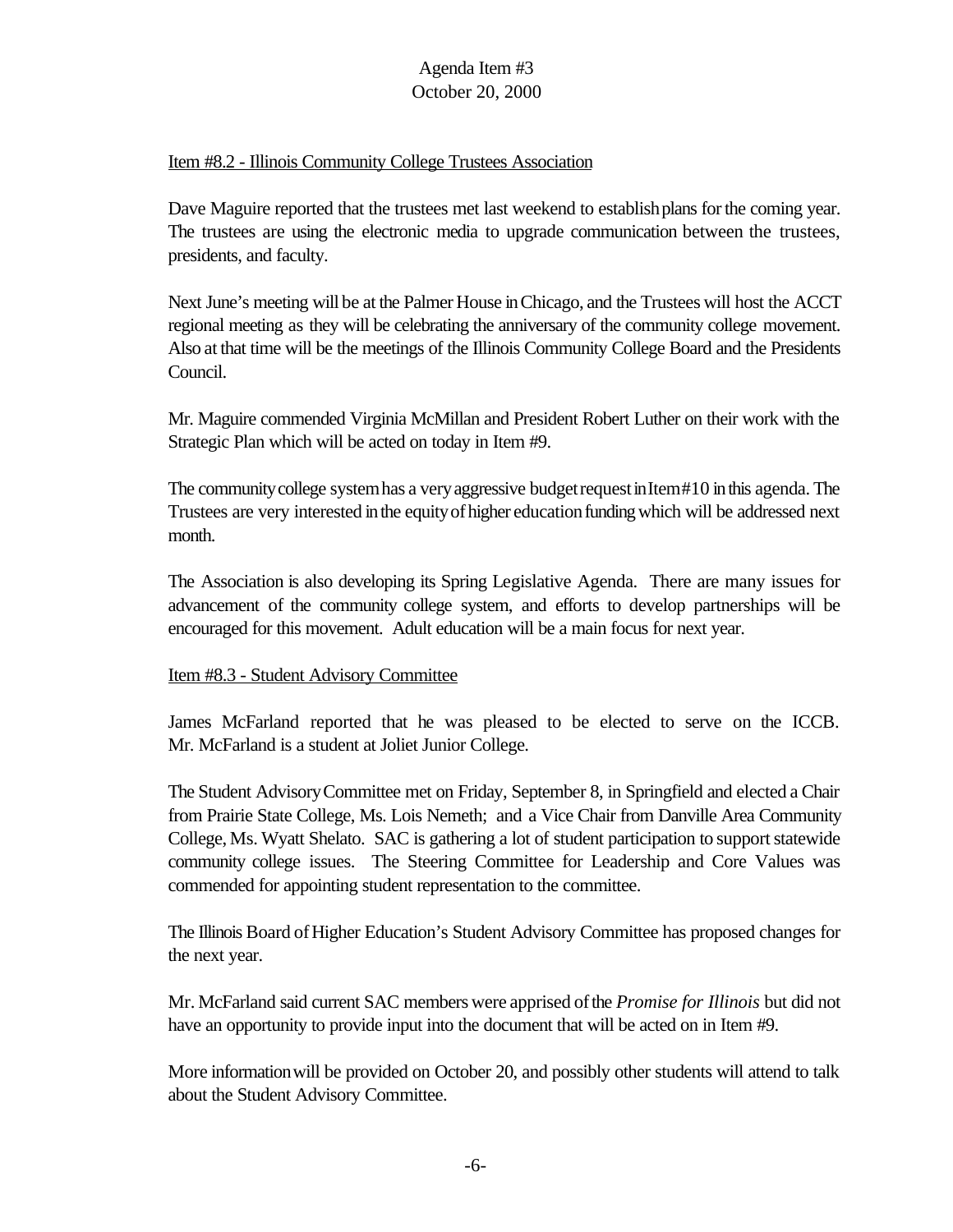#### Item #8.4 - Illinois Community College Faculty Association

Leo Welch reported on the Faculty Association meeting held last weekend when staffing trends were cited as a concern within higher education in Illinois.

The Association supports the *Promise* and recommends adoption as presented in Item #9 of this agenda. Mr. Welch, however, stated that the Association has concern with the *Promise* under Pledge Five's Actions wherebyit is stated that it will aggressively recruit and retain the best faculty and reward exceptional teaching with competitive salaries. The Faculty Association strongly supports this goal; however, the Association feels the system is not meeting this goal, and additional comments were made on a BHE staffing trends report in Illinois colleges and universities which was distributed in August.

The ICCFA Teaching/Learning Conference will be held November 3, 2000, at the Renaissance Hotel in Springfield. Dr. Alan Friedman of Southwestern Illinois College will serve as keynote speaker.

Mr. Welchrequested that representatives from the Faculty Association be invited to meet with the Chinese delegation during their next visit in Illinois.

#### Item #9 - The *"Promise*" Illinois Community College Strategic Planning Initiative

The Illinois Community College Strategic Planning Steering Committee members present today were introduced: Dan LaVista representing the Presidents Council; Dave Maguire representing the Trustees Association; and Yvonne Singley and Don Wilske representing the ICCB staff. Virginia McMillan and Dr. Robert Luther of Lake Land College co-chaired the committee. Brenda Albright of the Franklin Education Group facilitated the plan and she addressed the Board on June 16. Dr. Luther presented the plan to the Board.

Gwendolyn Laroche made the following motion, which was seconded by James McFarland:

The Illinois CommunityCollege Boardherebyadoptsthe attachedplan,**PROMISEFOR ILLINOIS**, as its plan and guiding document and directs its President/CEO to take the necessary steps to implement the plan.

The motion was approved by unanimous voice vote. Student advisory vote: Yes.

\* \* \* \* \*

Chairman Duffy recognized ACE Fellow Holly Hubert in the audience. Holly is from the College of DuPage and is a fellow at Waubonsee Community College this year.

\* \* \* \* \*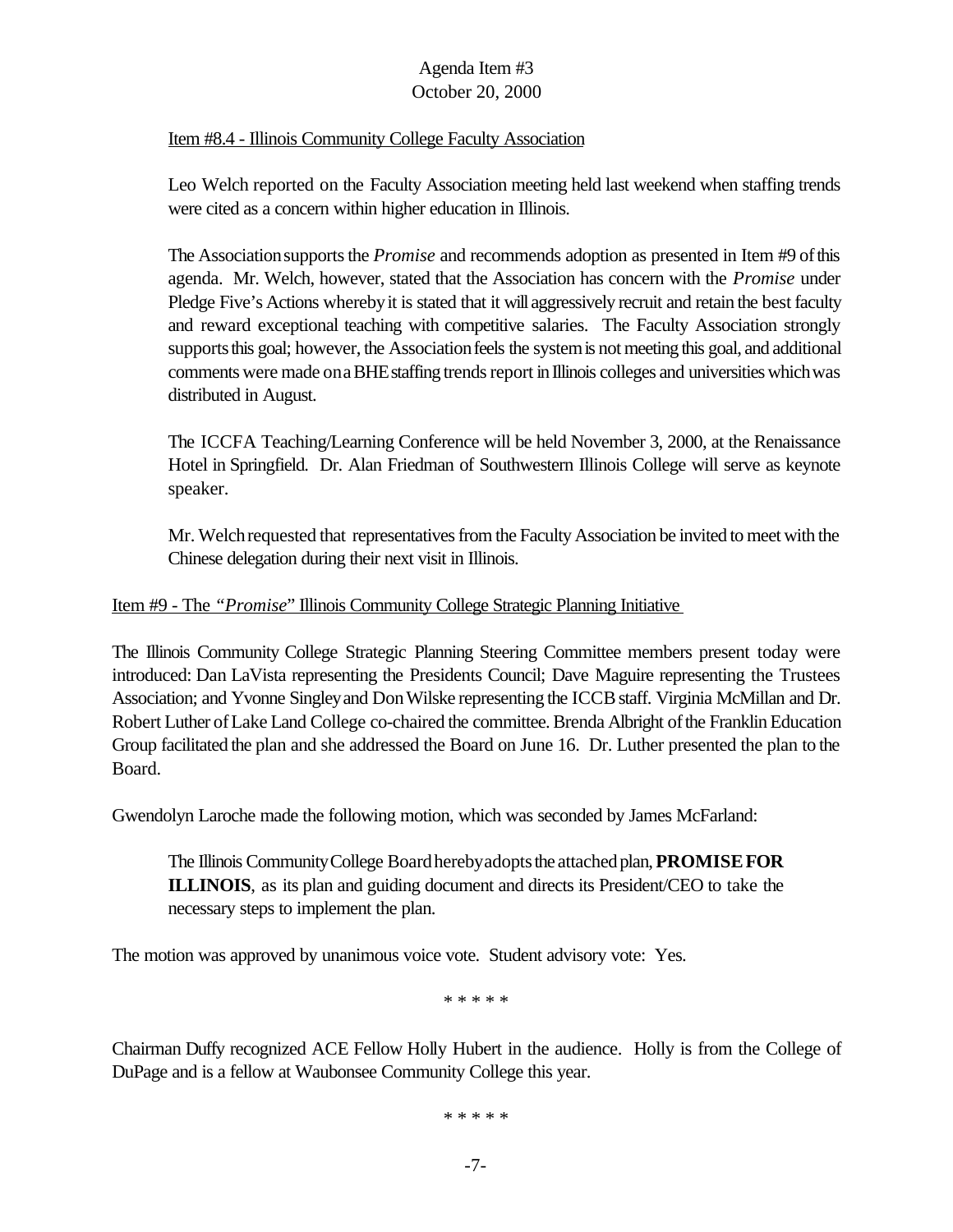## Item #10 - Fiscal Year 2002 Illinois Community College Board Budget Requests

#### Item #10.1 - Fiscal Year 2002 Operating and Budget Request

James McFarland made the following motion, which was seconded by Gwendolyn Laroche:

The Illinois Community College Board hereby:

- 1. Approves the fiscal year 2002 Community College System Operating Budget Request for grants to colleges and other community college grants administered by the ICCB office as presented in the attached Table 1;
- 2. Authorizes the submission of the request to the Illinois Board of Higher Education; and
- 3. Authorizes its President/CEO, with concurrence of the Chair, to make technical adjustments and reallocations based on information received subsequent to approval of this budget request.

The motion was approved by unanimous voice vote. Student advisory vote: Yes.

#### Item #10.2 - Fiscal Year 2002 Capital Budget Request

Dave Davis made the following motion, which was seconded by James Berkel:

It is recommended that the following motions be adopted:

- 1. Approves the fiscal year 2002 Capital Budget Request for the Illinois public community college system as presented in the attached Table 1;
- 2. Authorizes the submission of the request to the Illinois Board of Higher Education; and
- 3. Authorizes its President/CEO, with concurrence of the Chair, to make technical adjustments to the request if more refined data become available.

The motion was approved by unanimous voice vote. Student advisory vote: Yes.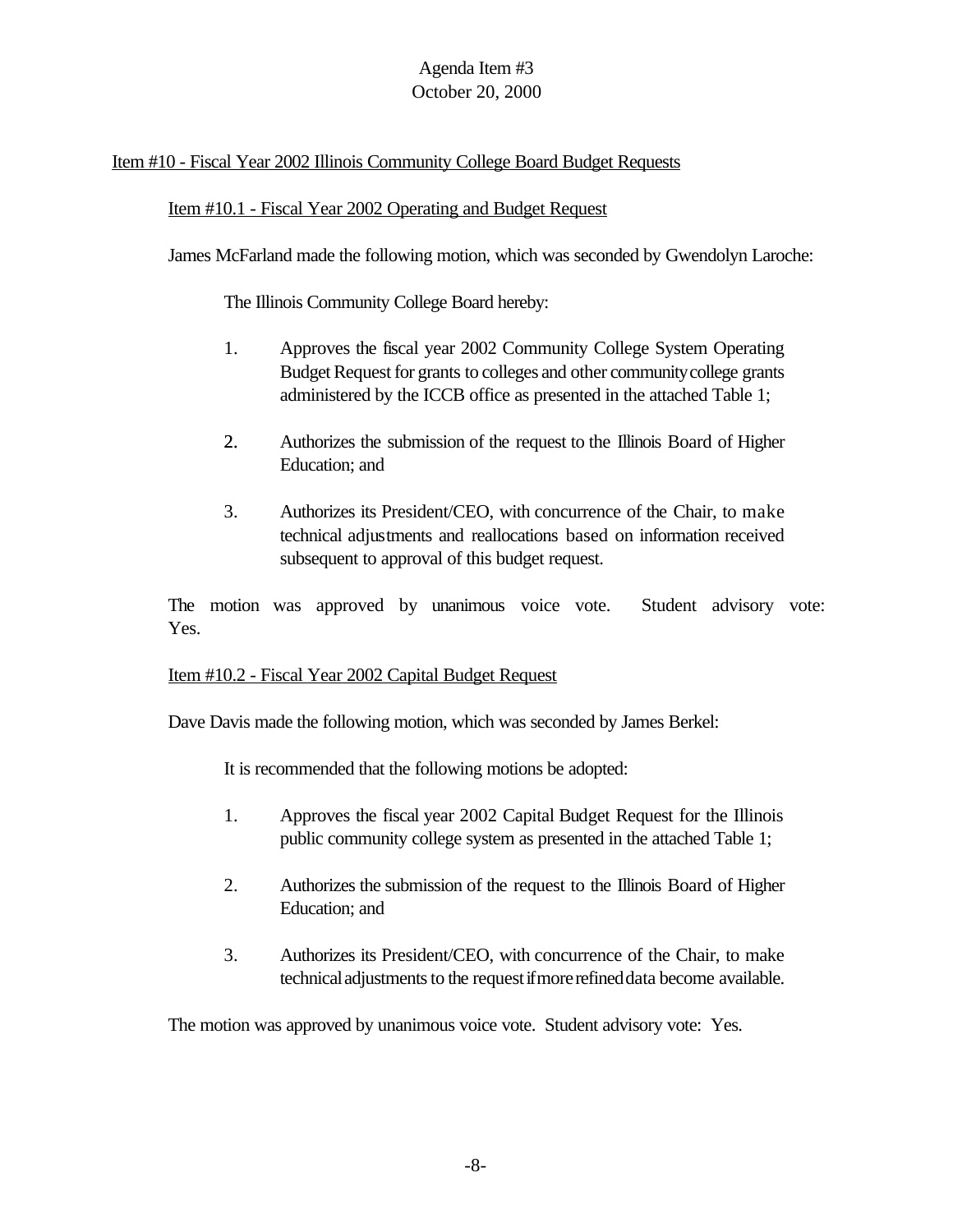#### Item #10.3 - Fiscal Year 2002 Adult Education System Operating Budget Request

James Berkel made the following motion, which was seconded by Delores Ray:

The Illinois Community College Board hereby:

- 1. Approves the fiscal year 2002 Adult Education System Operating Budget Request for grants to approved adult education providers administered by the ICCB office as presented in the attached Table 1;
- 2. Authorizes the submission of the request to the Illinois Board of Higher Education; and
- 3. Authorizes its President/CEO, with concurrence of the Chair, to make necessaryadjustments and reallocations based uponinformationreceived subsequent to approval of this budget request.

The motion was approved by unanimous voice vote. Student advisory vote: Yes.

#### Item #10.4 - Fiscal Year 2002 Office Operating Budget Request

Dave Davis made the following motion, which was seconded by James McFarland:

The Illinois Community College Board hereby approves the fiscal year 2002 Office Operating Budget Request as presented in Table 1 and gives authority to its President/CEO, with concurrence of the Chair, to make adjustments as needed.

The motion was approved by unanimous voice vote. Student advisory vote: Yes.

#### Item #11 - Illinois Community Colleges Online (ILCCO)

Dr. Margaret Lee and Dr. Diane Davis, President and faculty, respectfully, from Oakton Community College, presented the recommendations of the Illinois Community Colleges Online Steering Committee. Other members of the Steering Committee were introduced.

Dave Davis asked that all program costs be recorded for future review.

Joe Neely made the following motion, which was seconded by Lee Walker:

The Illinois Community College Board hereby endorses the report of the Illinois Community Colleges Online Steering Committee and directs the President/CEO to implement the recommendations contained therein.

The motion was approved by unanimous voice vote. Student advisory vote: Yes.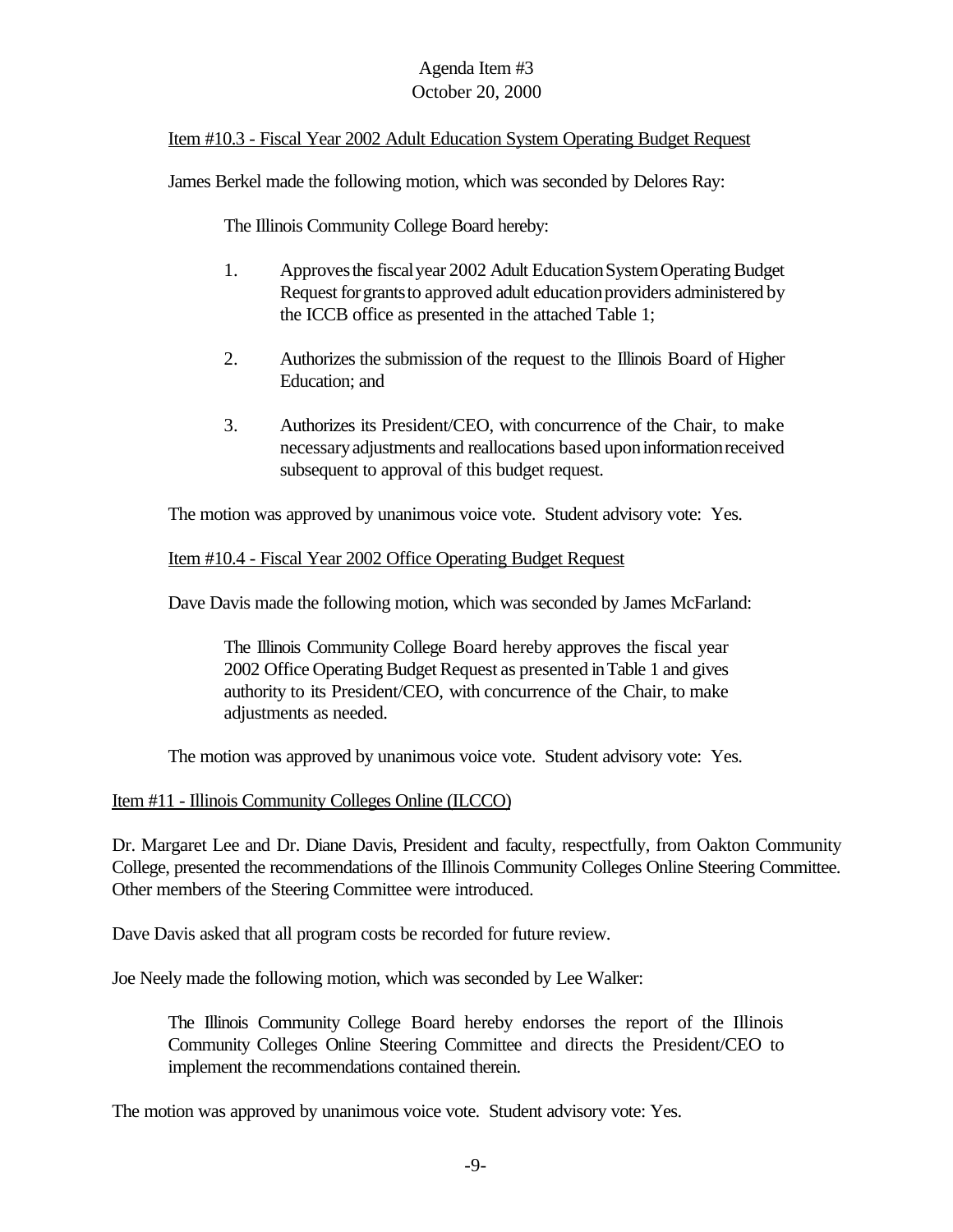#### Item #12 - Community College System Results Report - Fiscal Year 2000

Carol Lanning briefed the Board on the second annual report to the Illinois Board of Higher Education that summarizes actions taken or planned by Illinois community colleges in support of statewide goals in the *Illinois Commitment: Partnerships, Opportunities, and Excellence.* The statewide goals address economic growth, teaching and learning, affordability, access and diversity, high expectations and quality, and productivity and accountability.

References throughout the Results Report relate the Illinois community college system's *Promise for Illinois* and the six statewide goals for Illinois higher education identified in the IBHE's *Illinois Commitment*. In the *Promise for Illinois*, the colleges pledge to (1) produce a locally and globally competitive workforce, (2) offer effective transfer opportunities, (3) expand adult education and literacy programs, (4) provide universal technical skills, (5) emphasize high quality, (6) deliver affordable access to learning opportunities, and (7) model leadership and ethical decision making. As the community college system works toward fulfilling the *Promise*, the colleges will continue to measure and report their progress in continually improving programs, services, and outcomes to enhance Illinois' system of higher education.

#### Item #13 - Consent Agenda

Lee Walker made the following motion, which was seconded by James McFarland:

The Illinois Community College Board hereby approves the following items listed below:

## Item #13.1 - Illinois Community College Board Appointments to the Joint Education Committee

The Illinois Community College Board hereby reappoints Edward Duffy and Joseph Neely to represent the Illinois Community College Board on the Joint Education Committee and authorizes its Chair to appoint alternates as needed.

## Item #13.2 - Illinois Community College Board Appointment to the Midwestern Higher Education Commission

The Illinois Community College Board hereby reappoints Lee Walker as the Illinois Community College Board Member to serve on the Midwestern Higher Education Commission.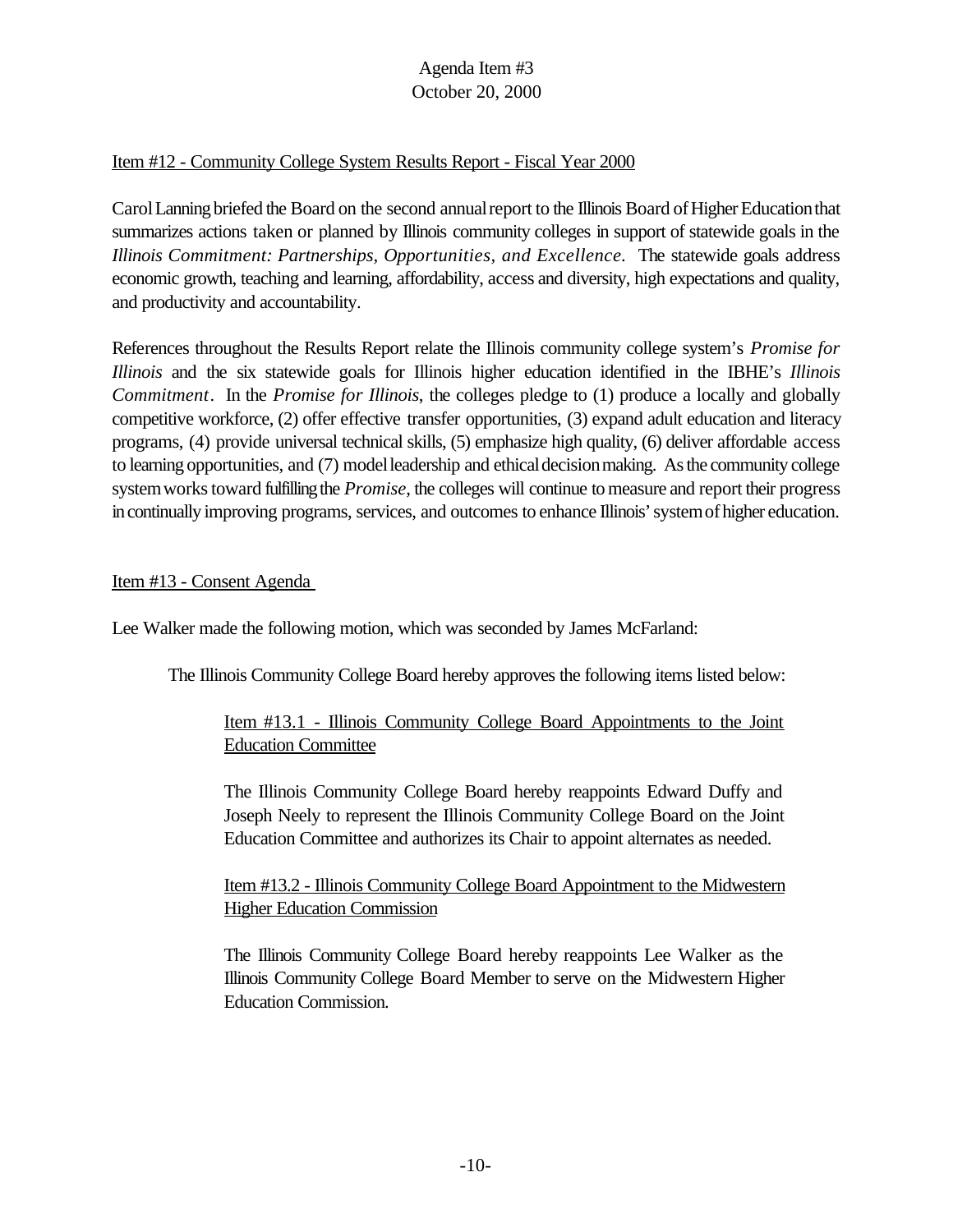# Item #13.3 - New Units of Instruction

The Illinois Community College Board hereby approves the following new units of instruction for the community colleges listed below:

# **PERMANENT PROGRAM APPROVAL**

## College of DuPage

- Associate in Fine Arts 100 quarter credit hours
- Emergency Medical Services AAS degree 96 quarter credit hours

## Heartland Community College

- Criminal Justice Studies AAS degree 63 semester credit hours
- Criminal Justice-Corrections Certificate 21 semester credit hours

## Illinois Central College

- Travel and Tourism Certificate 34 semester credit hours
- UNIX System Specialist AAS degree 64 semester credit hours
- Web Designer Certificate 15 semester credit hours
- Web Developer Certificate 30 semester credit hours
- Web Administrator Certificate 36 semester credit hours

## Joliet Junior College

- Computer Networking Technologist AAS degree 64 semester credit hours
- Webmaster Certificate 46 semester credit hours
- Web Design and Administration AAS degree 64 semester credit hours

## John A. Logan College

• Vascular Medical Sonography Certificate - 20 semester credit hours

## Prairie State College

• Associate in Fine Arts - 61 semester credit hours

# Richland Community College

- Pharmacy Technician Certificate 15 semester credit hours
- EMT-Basic Certificate 11.5 semester credit hours
- EMT-Intermediate Certificate 20.5 semester credit hours
- Emergency Medical Technology AAS degree 64.5 semester credit hours

# Waubonsee Community College

• Medical Assistant Certificate - 47 semester credit hours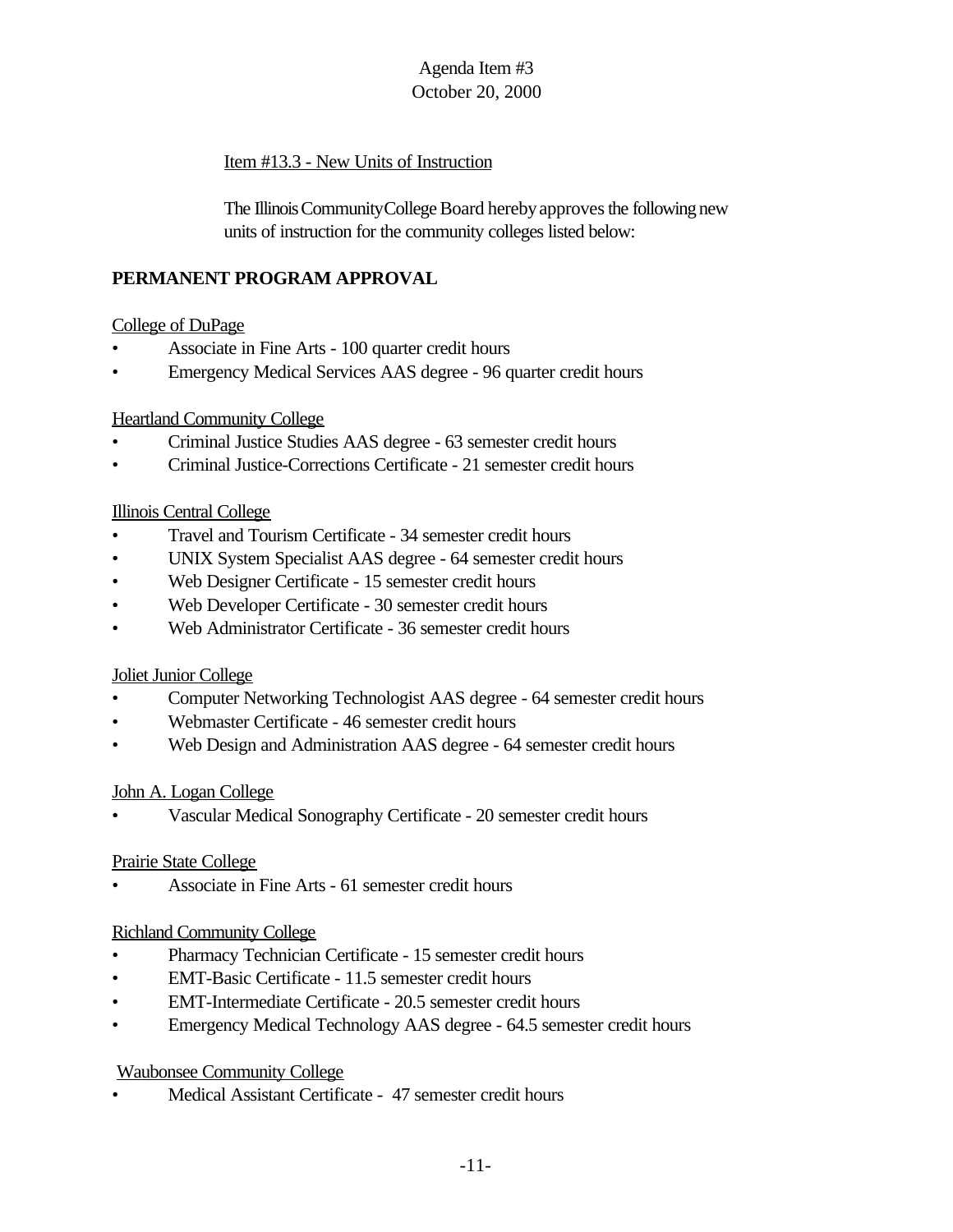# **TEMPORARY PROGRAM APPROVAL**

City Colleges of Chicago - Richard J. Daley College

• Computerized Commercial Graphics Certificate - 31 semester credit hours

#### College of DuPage

• Therapeutic Massage AAS - 96 quarter credit hours

#### Elgin Community College

- MOUS Word Preparation Certificate 3.5 semester credit hours
- MOUS Access Preparation Certificate 3.5 semester credit hours
- MOUS Powerpoint Preparation Certificate 3.5 semester credit hours
- MOUS Excel Preparation Certificate 3.5 semester credit hours

#### Parkland College

• Teaching English as a Foreign Language Certificate - 30 semester credit hours

#### Rend Lake College

• Therapeutic Massage Certificate - 24 semester credit hours

## Item #13.4 - Video Conference Room User Charges

All video conference facility users other than the Illinois Community College Board and other State of Illinois governmental entities will be required to pay actual line and bridge charges and other costs incurred by the Illinois Community College Board, unless granted a waiver by the Illinois Community College Board President/CEO or designee.

## Item #13.5 - Certification of Eligibility for Special Tax Levy(Chapter 123, Paragraph 3-14.3)

The Illinois Community College Board hereby certifies that the following community college districts were (1) eligible to receive equalization grants either in fiscal year 2000 or fiscal year 2001 and (2) had combined educational and operations and maintenance purposes taxrateslessthan23.01 cents per \$100 of equalized assessed valuation and are, therefore, eligible to levy at a combined educational and operations and maintenance purposes rate up to and including 23.01 cents per \$100 of equalization assessed valuation in accordance with the provisions of Section 3-14.3 of the Public Community College Act.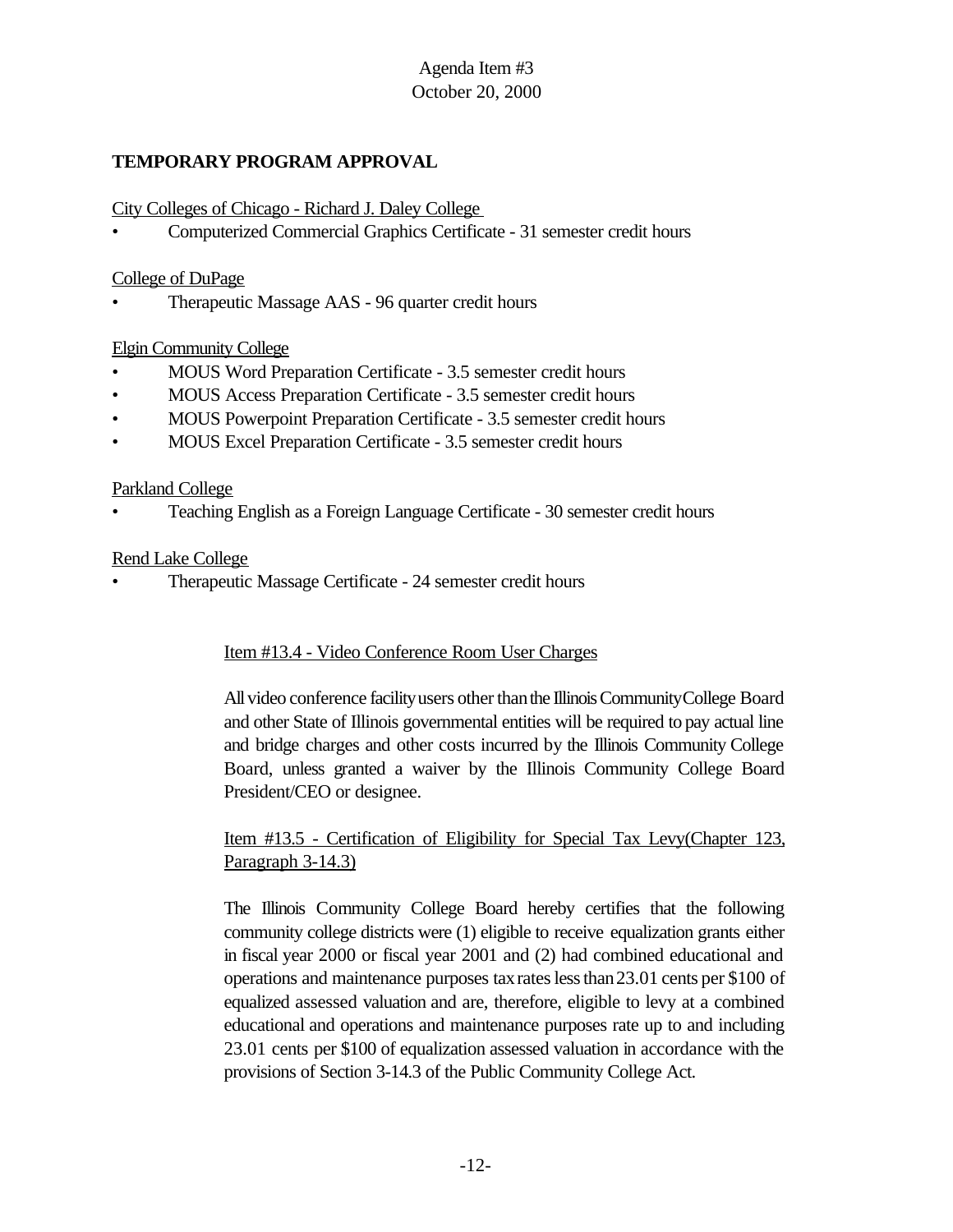Black Hawk College Illinois Valley Community College Kankakee Community College Lake Land College Moraine Valley Community College Carl Sandburg College Southwestern Illinois College South Suburban College John Wood Community College

Item #13.6 - Bright Start College Savings Plan

The Illinois Community College Board hereby recognizes the college savings plan entitled **Bright Start** and encourages colleges to make information on the plan available through their financial aid information packages.

Item #13.7 - Cooperative Agreement Between Southwestern Illinois College and Rend Lake College

The Illinois Community College Board hereby approves the cooperative agreement for instructionbetween Southwestern Illinois College and Rend Lake College.

The motion was approved by unanimous voice vote. Student advisory vote: Yes.

#### Item #14 - Information Items

#### Item #14.1 - Illinois Community College Board Advisory Committee Member Appointments

The Board received a listing of the ICCB advisory committee membership for fiscal year 2001 as appointed by the President/CEO.

Item #14.2 - Short-Term Certificate Approval Policy

A proposal will be presented to the Board for actionat a later date recommending that the ICCB develop a process to simplify and accelerate the review and approval of requests for new shortterm certificates of less than 30 semester credit hours, in order to serve the increasing number of students that desire short, focused instruction to acquire specific skills in the workplace.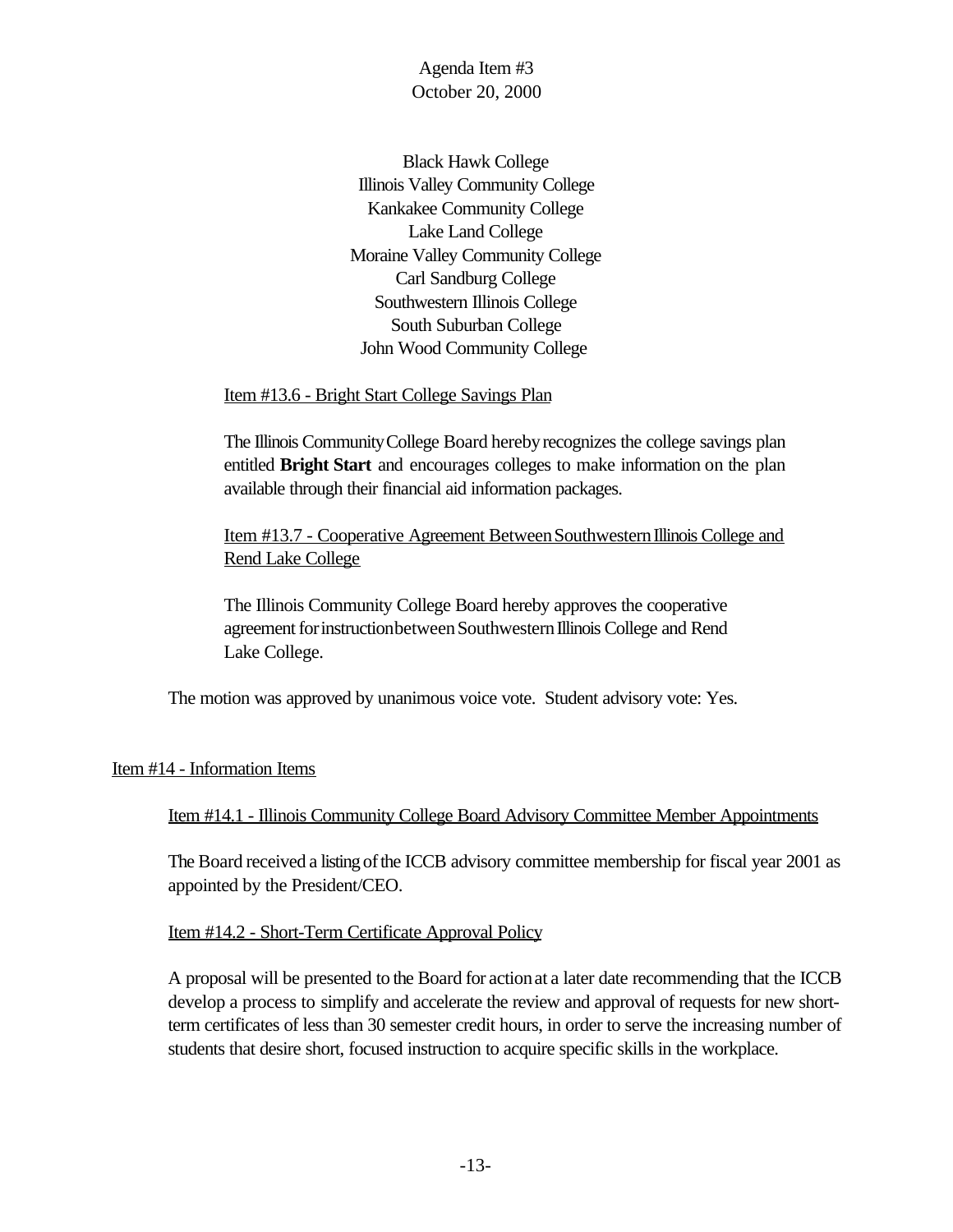# Item #16 - Adjournment

James Zerkle made a motion, which was seconded by James Berkel, to adjourn the meeting at 11:55 a.m. The motion was approved by unanimous voice vote. Student advisory vote: Yes

Edward T. Duffy Virginia K. McMillan Chair Executive Vice President

Attachments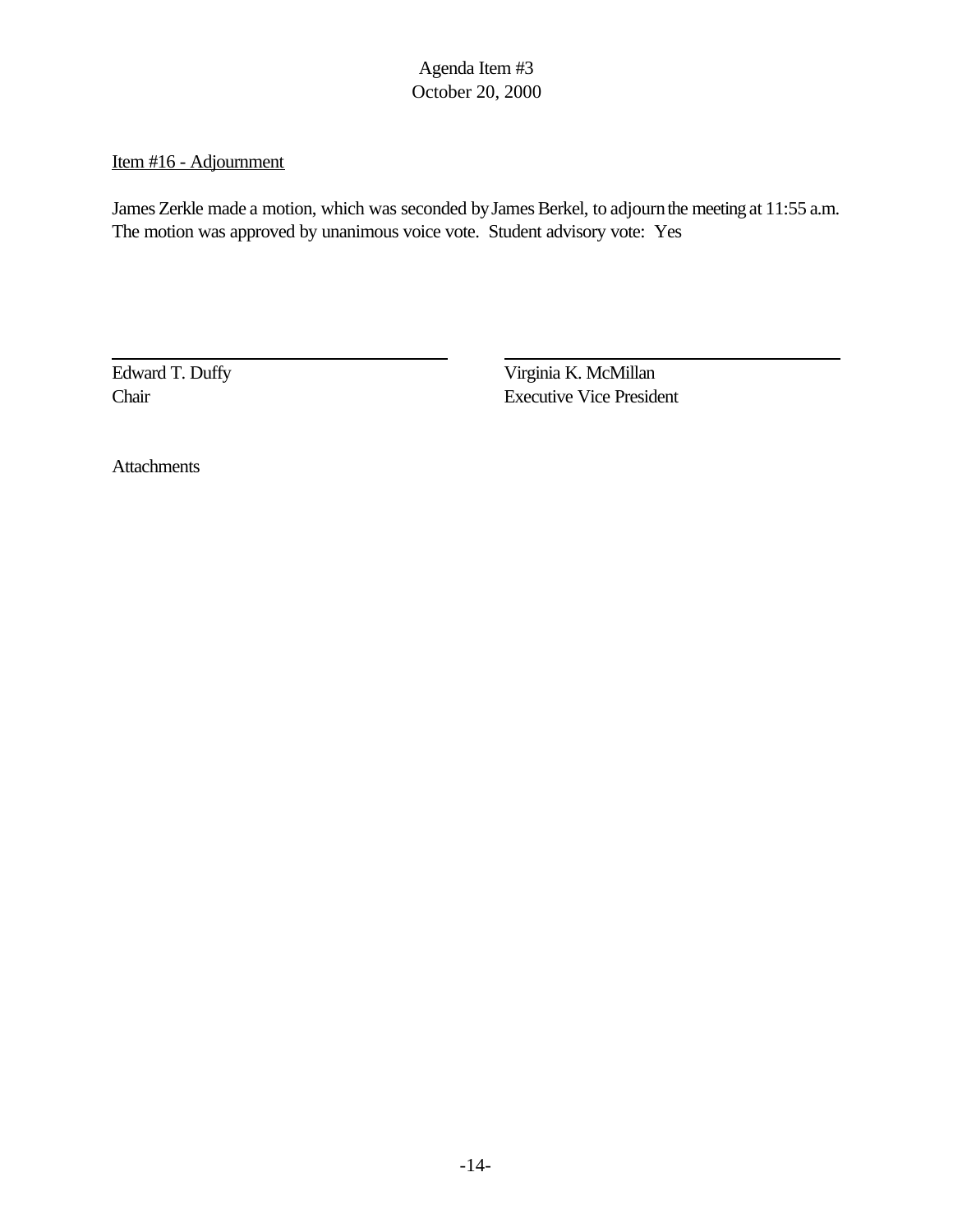#### Illinois Community College Board

## **STATUS REPORT ON SUBSTANCE ABUSE PREVENTION ACTIVITIES**

For the past several years, the Illinois Community College Board Student Advisory Committee has formed a subcommittee to address issues on substance abuse prevention and traffic safety. Members of the subcommittee have served on task groups to help select the Illinois Department of Transportation Traffic Safety grants awarded to community colleges. In addition, the subcommittee has participated in campaigns to raise the awareness of the hazards of drunk driving and traffic safety through the statewide efforts such as "Soberfest"and 3-D Month in December. Last spring, the Illinois Community College Board created a liaison position to the ICCB Student Advisory Committee Substance Abuse PreventionSubcommittee. Inez Galvan was appointed to serve as the liaison to the SAC subcommittee. The following liaison report highlights individual college and statewide activities on substance abuse prevention and traffic safety.

**Community College Programs**. For the past 14 months, community colleges have sponsored activities that heightenthe awareness of drunk driving and traffic safety. Many of these activities are offered as part of the Soberfest campaign held every April. Colleges take part in this statewide program because it is a way of demonstrating to students on their respective campuses the benefits of non-alcoholic socialization. Initially started by**TritonCollege** as the World's Largest Sober Party, Soberfest has evolved to include community colleges statewide. The following are examples of Soberfest and other campus activities.

- # For the monthofMarch2000, **Danville AreaCommunity College** hosted anAlcoholand Drug Awareness Program entitled "Fatal Vision." This event was cosponsored with the Illinois State Police. During the academic year, the college also promotes several safety activities with the help of students and Channel 3-WCIA, a local television station.
- # FromNovembertoDecember1999,**ElginCommunityCollege**'sstudent governmentsponsored several activities for 3-D Month (National Drunk and Drugged Driving Prevention Month). Program events involved students passing out bookmarks with statistics on Illinois alcohol-related crashes. Representatives from the Student Assistance Program and persons who have had problems with alcohol were asked to participate in the *Life with Alcohol* forum. In addition to the forum, the Student Government and the Student Life Office partnered to sponsor workshops to orient new and returning students to the dangers of drunk driving.
- # For Soberfest Month in April 2000, **Lewis and Clark Community College** hosted a program that featured WendiFox, a comedienne, who was raised in an alcoholic family. Fox, who brought her "Alcohol Insanity Tour" to students, shared her thoughts, experiences, and personal opinions on how alcohol abuse has become a national catastrophe. The college also sponsored a Mock Crash Reenactment event designed to show the tragic and often fatal results of drinking under the influence of alcohol.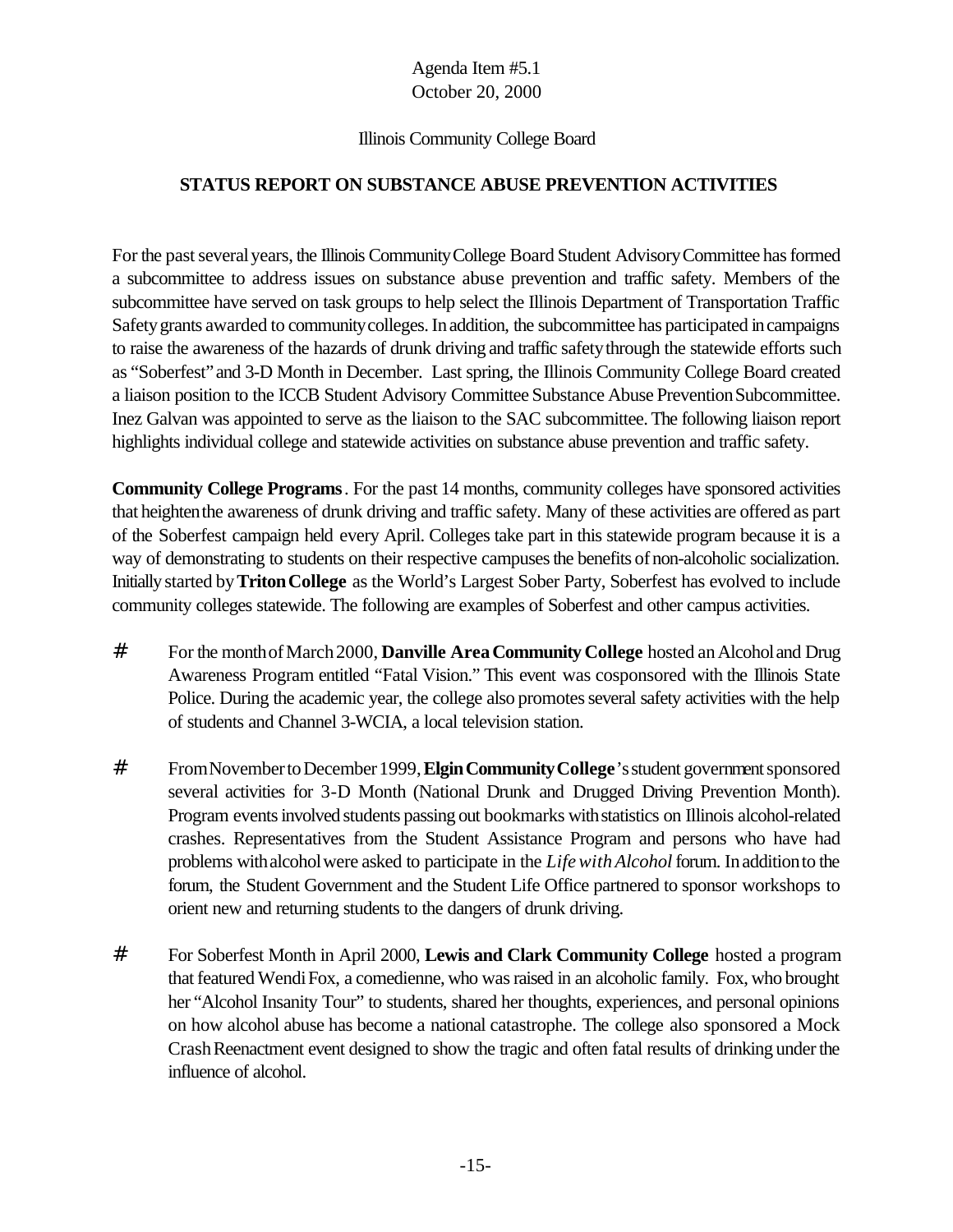- # **Kishwaukee College's** student association sponsored a week of Soberfest activities. The many events included "Mocktail Party," goggle activities, and a "Silent Day" in honor of students who were killed in alcohol-related car accidents.
- # **Parkland College** held a Spring Fling, a non-alcoholic, end-of-the-year celebration. In addition to food, soft drinks, a dunk tank, and various activity booths, an alcoholawareness booth provided participants an opportunity to drive remote-control cars through a maze. In addition, more than 500 alcohol prevention education pamphlets were distributed in the new student orientation packets. To create a more sustained effort in substance abuse prevention and traffic safety, two faculty members at the college developed teaching modules on alcohol abuse and traffic safety for their colleagues' use in their classroom instruction.
- # **RichlandCommunityCollege** sponsored a DUI TeenConference featuring topics onsafetybelt usage and facts onsubstance abuse and safe celebration. The college's MADD (Mothers Against Drunk Driving) roving workshops attracted several students. During the college's Health Fair, game shows, a hypnotist, and gospel fest were featured and, while entertaining students, they offer a message on alcohol abuse prevention.

For fiscalyear 2001, the **Illinois Community College Board Student Advisory Committee** has again formed a subcommittee to encourage colleges to participate in Soberfest and 3-D Month (National Drunk and Drugged Driving Prevention Month). In meeting its goals and objectives, the Student Advisory Committee will work with ICCB staff on substance abuse activities for the year. Staff will continue to collaborate with the Secretary of State's Office and the Traffic Safety Program at Eastern Illinois University on various projects.

Funding for the **Illinois Department of Transportation** grant program has ended. ICCB staff will investigate other funding sources, including resources from the National Highway Traffic Safety Administration in Washington, D.C.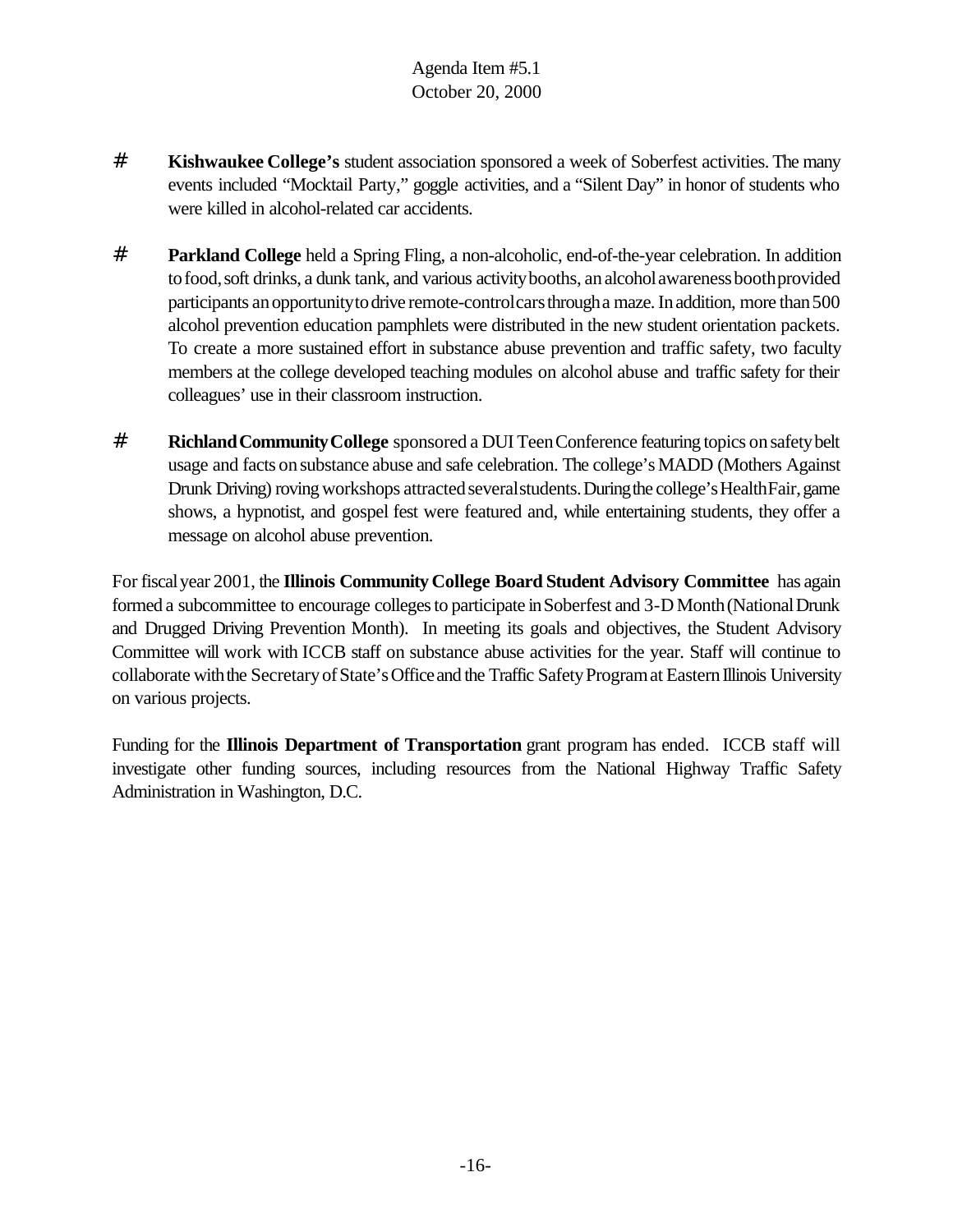Illinois Community College Board

# **2000 FOLLOW-UP STUDY OF FISCAL YEAR 1999 OCCUPATIONAL PROGRAM GRADUATES**

The externally attached report contains detailedinformationabout the results ofthe *2000 Follow-up Study of Fiscal Year 1999 Occupational Program Graduates*. This is an annual report produced from data provided by the colleges who use a uniform survey instrument in the process. Each year, designated programs are studied systemwide. Every college with completers in these selected programs survey their graduates to obtain information that will be used in program review and improvement initiatives. Highlights of the report follow.

## **RECOMMENDED ACTION**

It is recommended that the following motion be adopted:

The Illinois Community College Board hereby endorses the recommendations contained inthe *2000 Follow-up Study of Fiscal Year 1999 Occupational Program Graduates* and asks the President/CEO to implement these recommendations.

- 1. Colleges with occupational follow-up studyresponse rates below recommended levels should put forth additional effort to increase response rates for the coming year.
- 2. Colleges that had programs with more than one-quarter of the total employed graduates working in a field that was not related to their community college program should examine these programs to determine if program improvement initiatives or additional placement efforts are necessary.
- 3. A small contingent of employed graduates working in positions unrelated to their programs of study reported that they could not find a position in their field of preparation. Colleges should provide additional follow-up to individuals so situated to determine if circumstance have changed and offer further assistance in locating employment in their chosen field as necessary.
- 4. Colleges offering programs with graduates who exhibit elevated unemployment rates should examine them to determine if program improvement initiatives or additional placement efforts are necessary.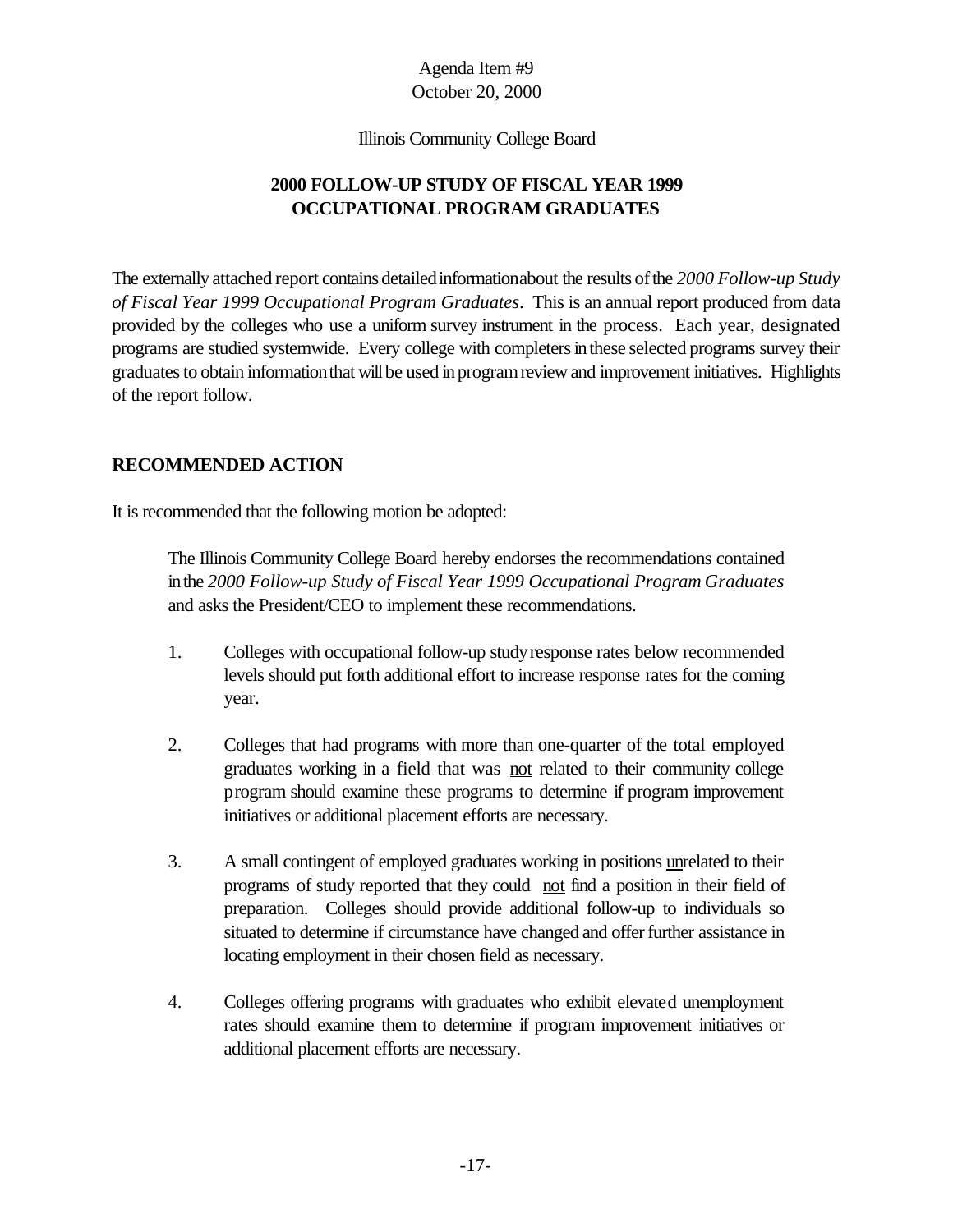- 5. Colleges with programs in which more than 13 percent of the graduates were employed in part-time positions should monitor local labor market needs to determine the availability of full-time employment in the field.
- 6. Colleges with programs leading to occupations with relatively low initial earnings should make students aware of the compensation available in these fields both short and long term.

**BACKGROUND**. The Illinois Community College System's statewide strategic plan *Promise for Illinois* was adopted by the Board at its September 2000 meeting and makes Seven Pledges to the citizens of Illinois. The Occupational Follow-up Study plays a part in delivering on at least two Pledges: (1) to address workforce development needs with flexible, responsive, and progressive programs and (2) to emphasize quality in all programs, services, and operations. Key portions of the survey address employment status, education status, salary, employment start-up, geographic location of employment, and satisfaction with employment and components of the educational program completed. Such information hasimportant qualitycontrolimplications for colleges astheydevelop new programproposals and perform programreview inorder to ensure that they stay in step withthe changing job market and strive to provide satisfactoryemployment and compensation for their graduates. The uniform survey provides benchmark data and a basis for comparison for graduates of similar programs from across the community college system.

Occupational programs provided by community colleges have an important role to play in providing people with the skills required to be productive members of today's workforce and to compete successfully in the workforce ofthe future. To achieve and sustain a competitive advantage in the marketplace, Illinois needs a knowledgeable, skilled, creative, and productive workforce. The Occupational Follow-up Study is one component of multifaceted systemwide accountability and program improvement initiatives which help ensure that graduates and individuals who take skills-building courses at community colleges are making positive contributions to address these needs. Selected other components of the community college system's efforts to promote accountability and program improvement include the Program Approval Process, Program Review, Accountability and Results Reporting, Performance-Based Incentive System Funding, the Recognition Process, Workforce Investment Act Performance Reporting, Perkins Postsecondary Performance Measure Reporting, Adult Education Performance Funding, etc.

Fiscal year 1999 graduates from selected Illinois community college occupational programs were surveyed in March 2000 – six to nine months after program completion. The survey response rate was 60.3 percent with 1,504 usable responses from a pool of 2,494 graduates included in the analysis. The following list contains the cross section of community college occupational programs that were included in the analysis.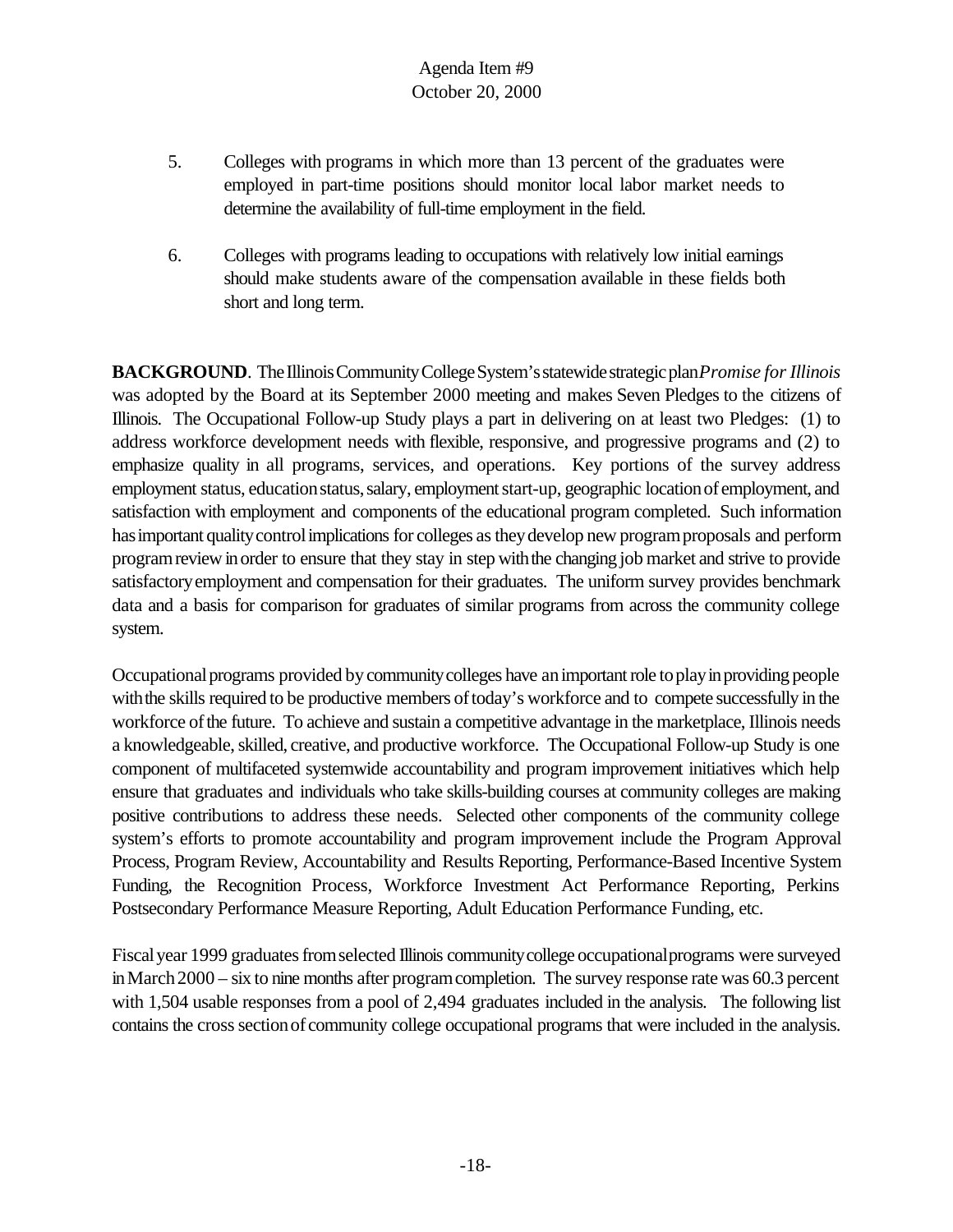Agricultural Mechanization Teacher Assistant/Aide Industrial/Manufacturing Technology/Technician Child Care Provider/Assistant Social Work Carpenter Industrial Equipment Maintenance and Repairers Auto/Automotive Body Repairer Auto/Automotive Mechanic/Technician Diesel Engine Mechanic and Repairer Aviation Systems and Avionics Maintenance Technologist/Technician Truck, Bus and Other Commercial Vehicle Operator Sign Language Interpreter Medical Assistant Occupational Therapy Assistant Pharmacy Technician/Assistant Physical Therapy Assistant Physician Assistant Veterinarian Assistant/Animal Health Technician Alcohol/Drug Abuse Counseling Psychiatric/Mental Health Services Technician Enterprise Management and Operation Hotel/Motel and Restaurant Management Human Resources Management International Business

Three broad programareas accounted fornearlytwo-thirdsofthe respondents: Child Care (26.3 percent), Health and Medical Diagnostic and Treatment Services (21.5 percent), and Vehicle and Mobile Equipment Mechanics and Repairers (14.5 percent). Graduates from the remaining 21 program areas accounted for 37.7 percent of the respondents. Overall statewide results are influenced by differences in program size and in the number of graduates responding to particular questions. As detailed in the report, ten programs were eliminated from the statewide analysis due to a low number of responses or a small number of graduates. Statewide results follow with table citations referring to the full externally attached report.

- < 93.3 percent were employed or pursuing additional education or both. (Table B-1.)
- < 88.8 percent of the occupational completers were employed. (Table B-2.)

Among working graduates,

- < 87.0 percent held full-time status in their current jobs. (Table B-2.)
- < 80.7 percent were employed in positions related to the field in which they studied at the community college. (Table B-5).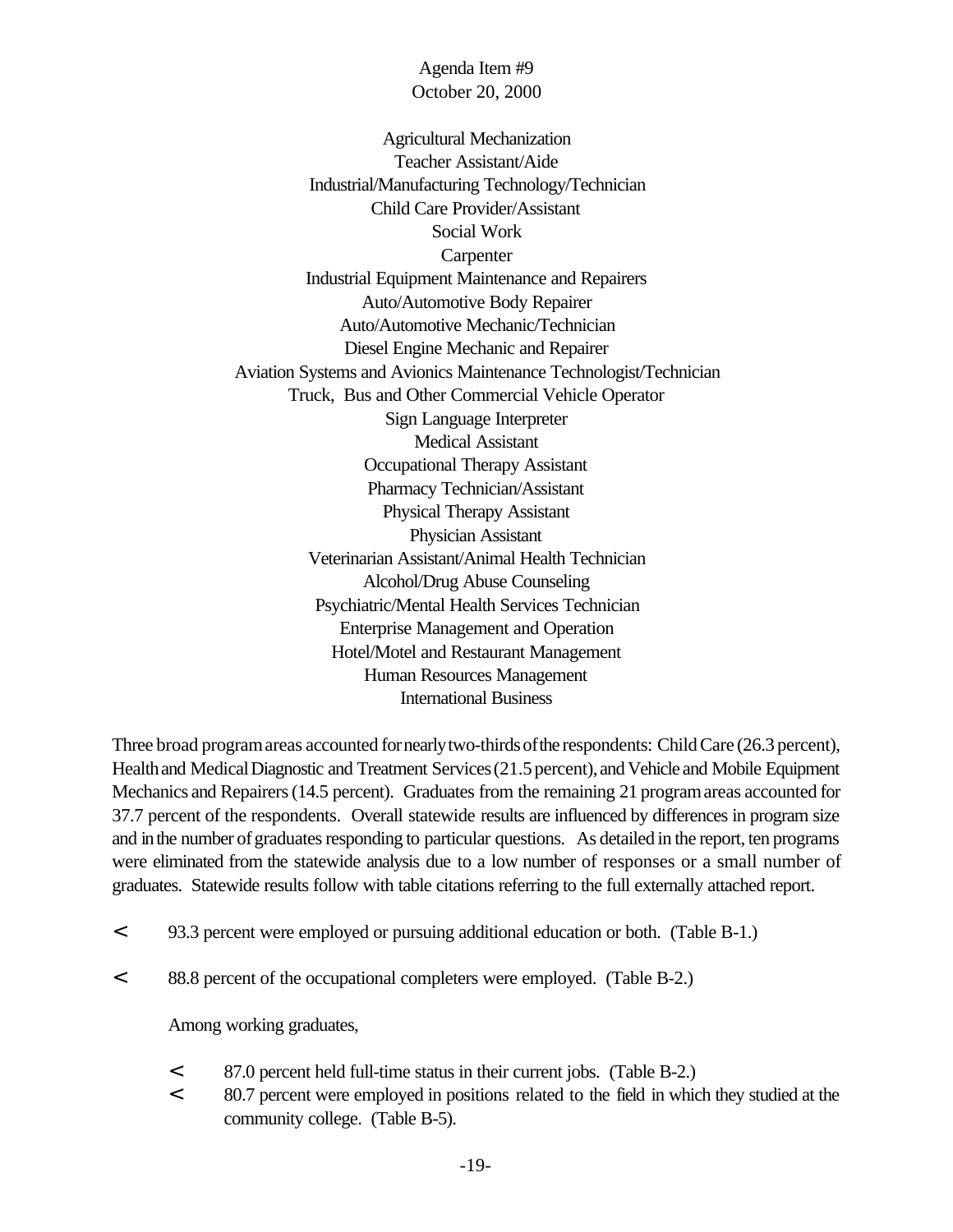- < 78.3 percent obtained their current positions while enrolled or after graduating. (Table B-7.)
- < 93.9 percent were employed in Illinois. Of those, more than two-thirds remained in the district where they received their training. (Table B-8.)
- < The average salary was \$12.36 per hour, 2.4 timesthe minimum wage at the time (\$5.15 per hour). (Table B-9.)
- < Graduates employed in full-time positions earned the equivalent of about \$26,458 annually.
- < The average rate of unemployment (the percent of graduates who were unemployed and seeking work) was 4.3 percent. (Table B-2).
- < Nearly 23 percent of the respondents were pursuing additionaleducation. Seventy-three percent of those enrolled in further study were taking coursework in a related field (Table B-4).
- < Graduates employed in positions related to their community college program were satisfied with their current positions (4.19 on a five-point scale, with 5 being very satisfied and 0 being very dissatisfied). Including nonrelated positions, job satisfaction averaged 4.08/5.00. (Table B-10.)
- $\leq$  On average, graduates expressed satisfaction (M = 4.27/5.00) with components of their program (course content, lecture/lab experiences, equipment, facilities and materials, job preparation, preparation for further education, and labor market employment information). (Table B-11.)
- < Graduates were also satisfied withcollege services,suchasfinancialaid, academic advising, career planning, transfer planning, counseling, tutoring, library/audio visual, student activities, awarding an average rating of 4.22/5.00. (Table B-12.)

Graduates from similar program areas were surveyed five years ago. Generally, more recent graduates (fiscal year 1999) exhibited slightly higher satisfaction ratings. Workers in both studies reported high levels of satisfaction with their jobs ( $\underline{M} = 4.08$  for 1999 and  $\underline{M} = 4.03$  for 1994). Likewise, graduates reported high levels of satisfaction with major program components ( $M = 4.27$  for 1999 completers and  $M = 4.18$ ) for 1994 completers) and college services ( $M = 4.22$  for 1999 and  $M = 4.00$  for 1994).

A comparison of other follow-up survey outcomes from 1994 and 1999 reveals only slight differences. A slightly larger proportion of recent graduates were employed, or continuing their education or both (93 percent for 1999 versus 92 percent for 1994). A slight decrease was noted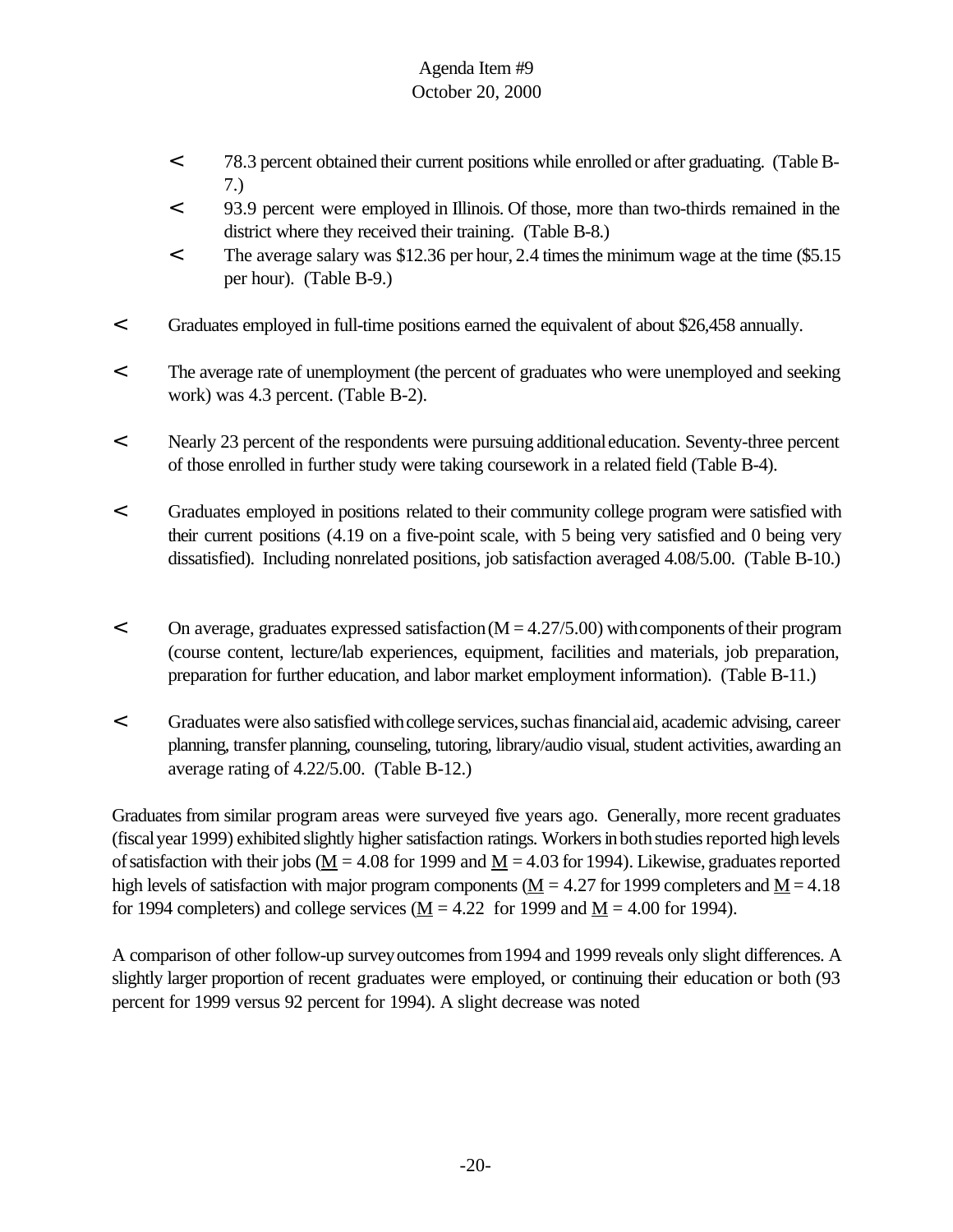in the percentage of survey respondents pursuing additionaleducationamong more recent graduates (4.7 percent for 1999 versus 6.4 percent for 1994). The percentage of recent graduates who were unemployed and seeking work is currently slightly lower at 4.3 percent versus a 4.4 percent unemployment rate reported five years earlier. A higher percentage of current graduates were working in the community college district in which they received their training (64 percent in 1999 versus 55.9 percent in 1994). The average hourlywage of \$12.36 increased \$1.90 from five years ago for all workers. (The minimum wage increased \$0.90 over the same period of time.) A larger percentage of the 1999 graduates were employed in their current position during programenrollment (26.8 percent among 1999 completers versus 24.6 percent for 1994 completers).

A statewide committee assisted in the development of minimum accepted response rates for the Occupational Follow-up Study, and colleges with response rates below the required levels are asked to formulate strategies for improvement. Additionally, programs exhibiting elevated outcomes in the following areas may warrant further review at the locallevel: incidence of working in unrelated fields especially due to the lack of availabilityof jobs in a chosen field; part-time employment particularly where it is uncommon for a given occupation; unemployment; low wages overall among full-time workers – particularly when compared with others working in the chosen field; and low satisfaction levels among program graduates. Programs exhibiting combinations of these less desirable outcomes can be problematic.

Response Rates. In a positive response to a request by the Illinois Community College Board, the colleges have put additional time and energy into attaining increased response rates to the annual follow-up survey. These efforts are paying off with higher overall response rates for the system. The current statewide response rate of 60.3 percent shows a substantial improvement over five years ago (51.8 percent) and matches the historical high for response rates to this survey. Historically, state-level response rates have varied from 40.2 percent to 60.3 percent. *There were several colleges with occupational follow-up study response rates below recommended levels and they should put forth additional effort to increase response rates for the coming year (Table A-1).* In most cases, just a few more responses would put colleges over the established minimum response rate levels for the Occupational Follow-up Survey. For colleges surveying 30 or more graduates, a 50 percent response rate is required and for those surveying less than 30 graduates a 60 percent response rate is required.

Occupational Graduate Follow-up Survey results are incorporated into outcomes reporting under another statewide accountabilityinitiative called the Performance-Based Incentive System (PBIS). The statewide committee working with PBIS helped establish response rates for the Occupational Follow-up Survey. Capturing a broader cross-section of respondents through the follow-up survey provides a more balanced picture of graduate outcomes for the current study and benefits the tracking of PBIS outcomes. Student satisfactionand student successinemployment/continued pursuit of educationare two ofthe five statewide PBIS measures. Occupational Follow-up Study data provide the percentage of students who are somewhat or very satisfied with courses in the student's major program of study, courses outside the student's major program of study, and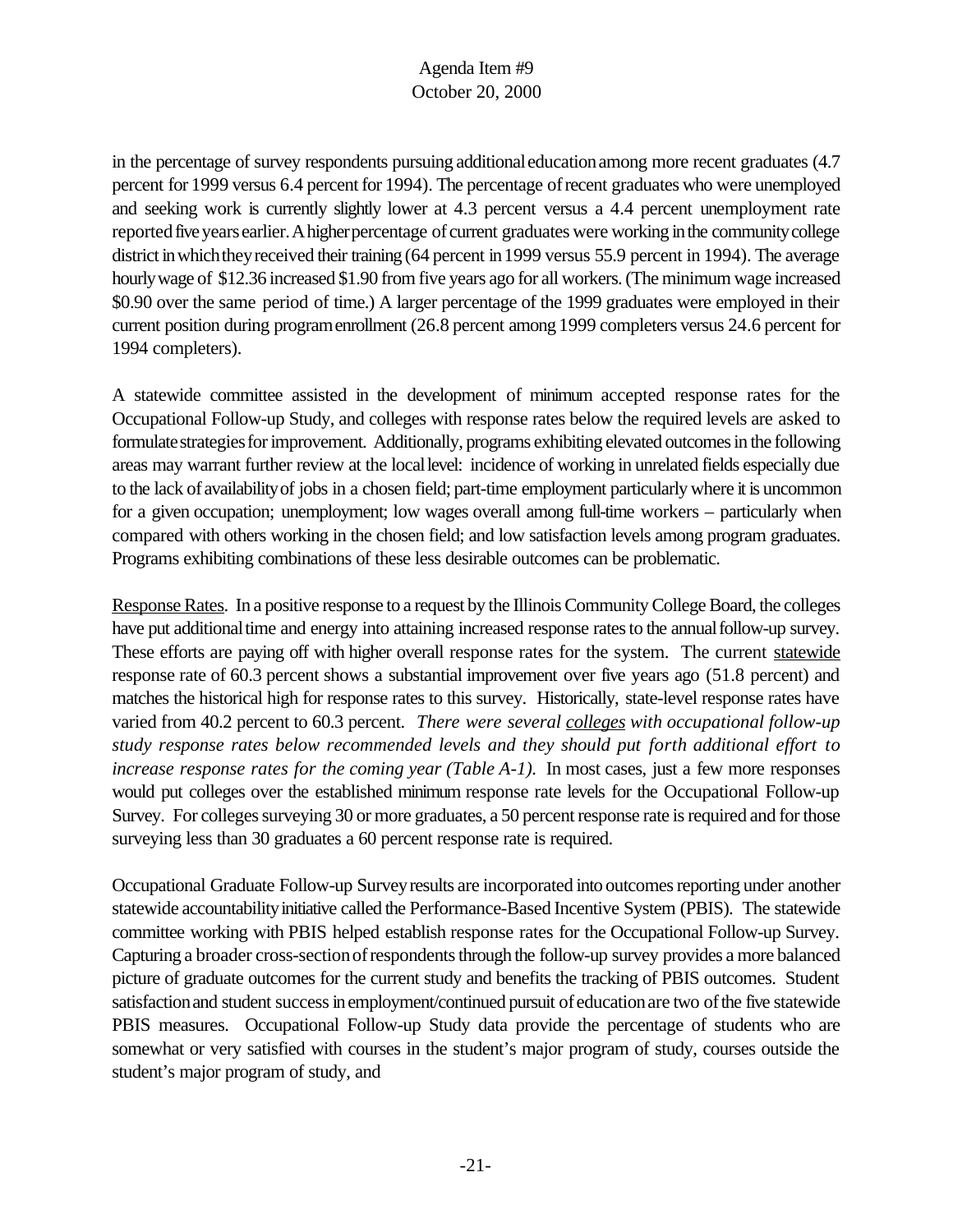student support programs and services in a combined "overall student satisfaction" goal. In addition, the percentage of occupational completers reporting in the follow-up study that they are employed or continuing their education provide supplemental data for the "student success in employment/continued pursuit ofeducation" goal. Deductions are made from a district's PBIS score/funding if minimum standards are not met.

Related Employment. The proportion (80.7 percent) of 1999 graduates employed in an area related to their program of preparation was slightly higher (2.8 percent) than 1994 graduates reported. *Several programs reviewed in this statewide study had more than one-quarter of the total employed graduates working in a field that was not related to the community college programs they completed. Those programs which also have at least ten graduates in the statewide study should be examined through college program review processes to determine if program improvement initiatives or additional placement efforts are necessary: Auto Body Repair, Sign Language Interpreter,TeacherAssistant/Aide,IndustrialEquipment MaintenanceandRepair,andSocialWork (Table B-5).* 

Although the numbers tended to be small among workers in unrelated positions, several noted that they could not find a position in their fields of preparation. Programs with more than a few workers in this situationincluded Physical Therapy Assistant ( $N = 18$ ), Occupational Therapy Assistant ( $N = 8$ ), Industrial Equipment Maintenance and Repair ( $N = 6$ ), Social Work ( $N = 5$ ), and Teacher Assistant/Aide ( $N = 4$ ). Several factors may contribute to an inability to locate suitable employment in the field. Individuals may be placebound with external circumstances, such as family commitments limiting the individual's job search to a relatively small geographic area. Placement office officials may need to extend additional assistance to these students in their job search and/or the students themselves may need to redouble their job search efforts. Labor market demand may be weaker than anticipated. In any event, the community college system strives for all graduates to have the opportunity to attain employment in their chosen field. Additional follow-up on this small group of graduates to offer further assistance is recommended. To put these outcomes into perspective, all five of these programs combined created concerns about job availability related to the program in which they studied for 41 graduates out of 1,504 who responded to the survey.

Unemployment. The unemployment rate for community college graduates was 4.3 percent which is in keeping with the spring 2000 unemployment rate in Illinois of 4.4 percent (seasonally adjusted). The statewide data provide useful contextual information even though the array of community college programs surveyed for the study does not mirror the entire labor market. Very few community college graduates reported problems locating jobs. *Those programs which have over 30 graduates in the statewide study and elevated unemployment rates should be examined through college program review processes to determine if program improvement initiatives are necessary: Truck Bus and Other Commercial Vehicle Driver (10.3 percent, N = 8), Physical Therapy Assistant (5.6 percent, N = 9), Alcohol/Drug Abuse Counseling (5.6 percent, N = 6) and Social Work (4.8 percent, N = 3).* These four programs account for a total of 26 graduates out of 1,504 respondents.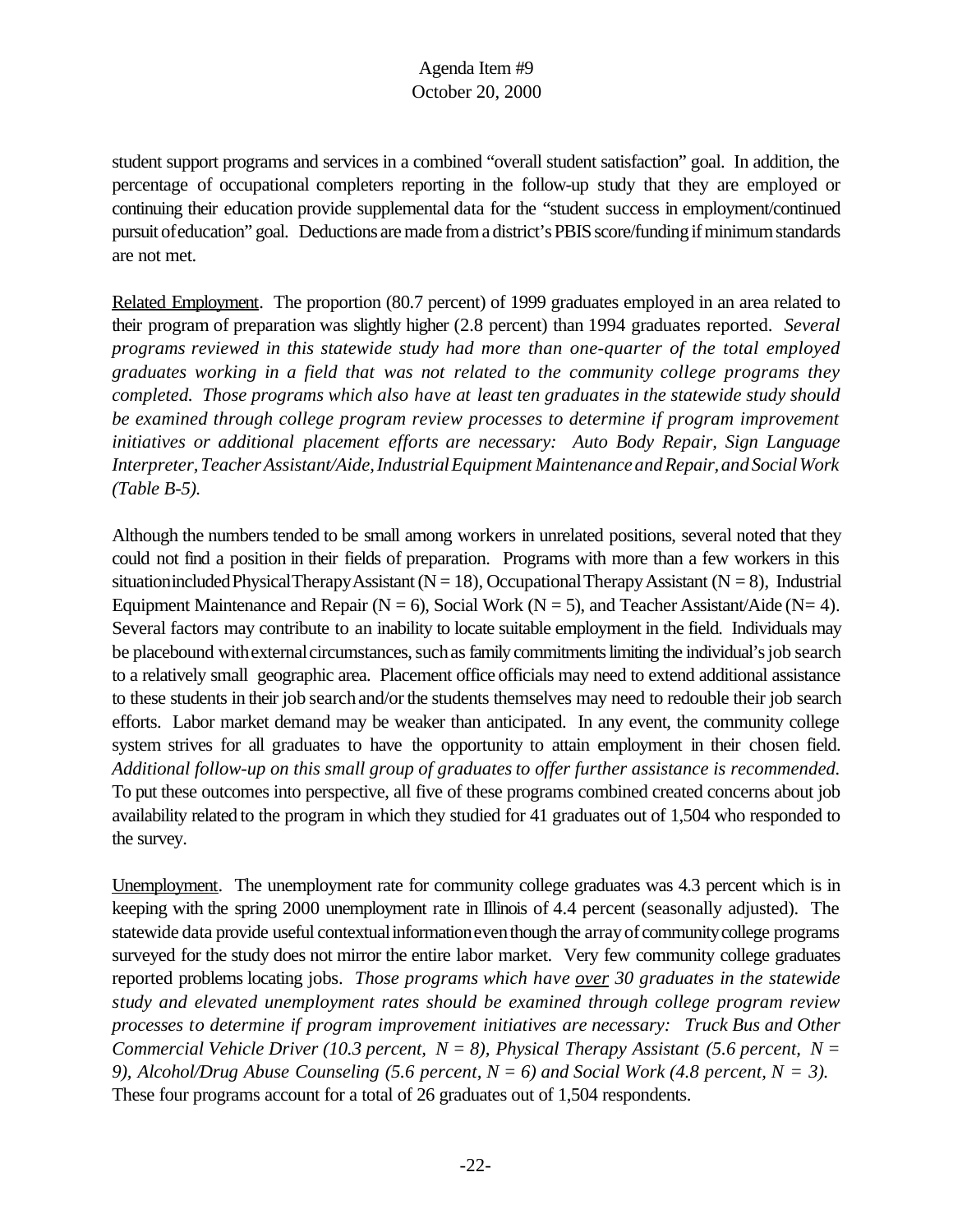Part-Time Employment. Overall results indicate that 13.0 percent of workers were in part-time positions. Six programs with <u>over</u> 30 graduates statewide exceeded this percentage: Sign Language Interpreter (34.5) percent,  $N = 10$ ); Social Work (29.1 percent,  $N = 16$ ); Teacher Aide (26.8 percent,  $N = 11$ ); Physical Therapy Assistant (20.0 percent,  $N = 29$ ); Child Care Provider/ Assistant (15.7 percent,  $N = 56$ ); and Occupational Therapy Assistant (15.1 percent,  $N = 11$ ). Part-time employment can be common in some fields. *Colleges with programs in which more than 13 percent of the graduates employed in parttime positions should monitor local labor market needs to determine the availability of full-time employment in the field*.

Earnings. Overall, average graduate earnings for all workers were substantial at \$12.36/hour which is 2.4 times minimum wage (currently \$5.15 per hour). Graduates from programs earning entry-level salaries that were less than one and three quarters times minimum wage (\$9.01/hour) included Teacher Assistant/Aide at \$7.92/hour (1.54 times minimum wage), Diesel Engine Mechanic/Repairer at \$8.44/hour (1.64 times minimumwage), HumanResources Management at \$8.63/hour (1.68 times minimum wage), and Medical Assistant at \$8.71/hour (1.69 times minimum wage). Note that very few Diesel Engine Mechanic/Repairer and Human Resource Management graduates provided earnings information but, in both instances, all workers were employed in full-time positions. Colleges with programs leading to occupations with relatively low initial earnings should make students aware of both short- and long-term compensation available inthesefields. Among the listed programs whose graduates exhibited limited earnings, satisfaction levels for those working in positions related to their training were relatively high for Diesel Engine Mechanic/Repairer ( $\underline{M} = 4.67$ ), Teacher Assistant/Aide ( $\underline{M} = 4.36$ ), and Medical Assistant ( $\underline{M} = 4.14$ ) graduates. Human Resources Management ( $M=3.14$ ) graduates working in the field reported lower levels of satisfaction with their jobs.

Overall, community colleges are receiving additional recognition for their roles in workforce preparation by external audiences. For example, Badway and Grubb (1997) provide a positive description of the multiple roles community colleges perform.

Community colleges and technical institutes constitute one of the most significant workforce preparation developments of the twentieth century. Nearly half of all adults take at least one course in a community college, and about 45% of all undergraduates enroll first in a two-year college. They are the one educationalinstitution simultaneously providing initial preparation for work, upgrade training to those needing additional skills, retraining for displaced workers and others who want to change careers, and second-chance training for individuals who need some combination of basic academic education and technical skills In most states, they are nearly ubiquitous, providing a source of both academic and occupational instruction within commuting distance of the majority of the population.

Kane and Rouse have continued to look at economic returns from higher education using national databases. In their latest analysis, Kane and Rouse (1999) found that the return for one year of study at a community college is approximately the same as the estimated value of a year's worth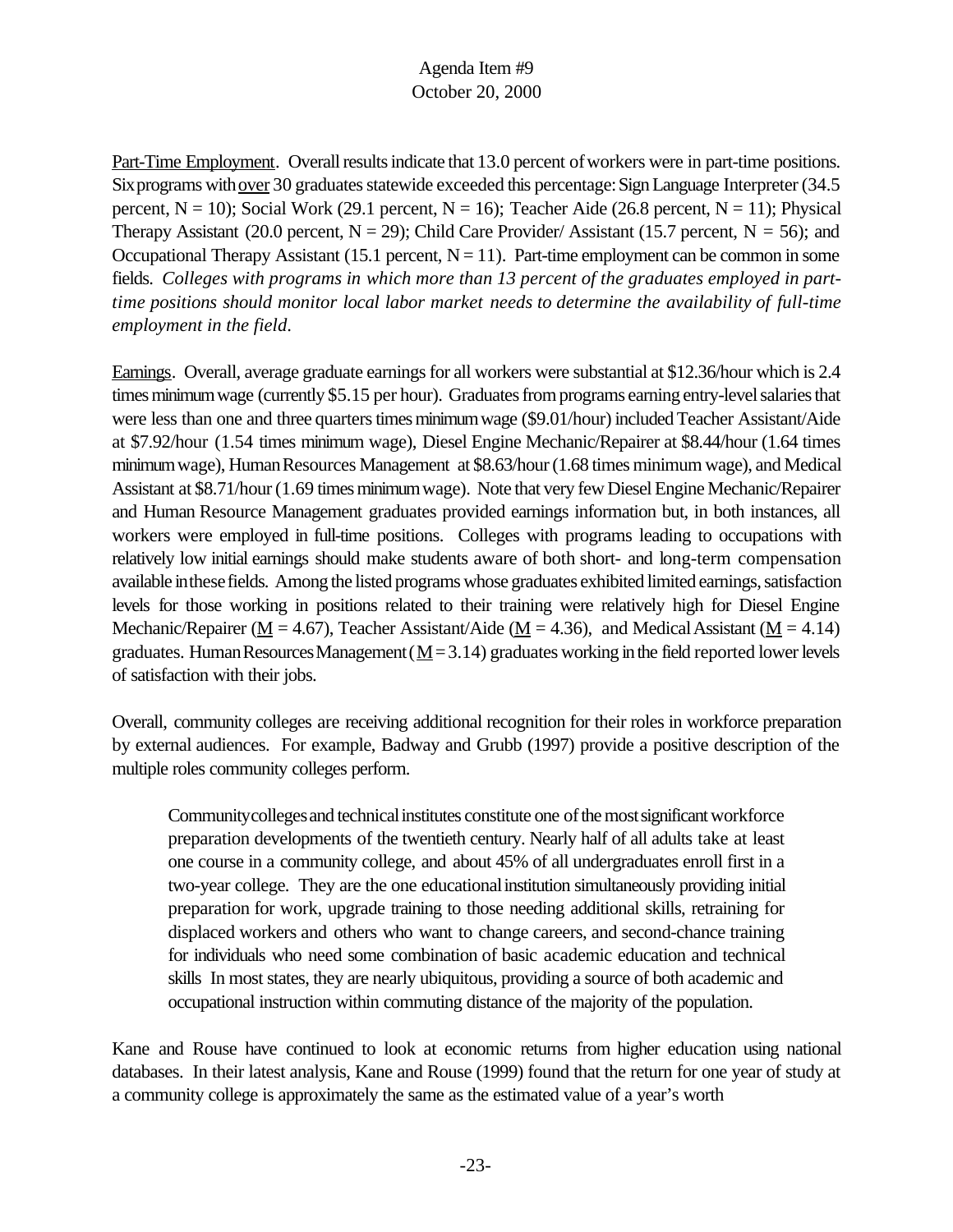of education at a four-year college. Successful completion of each year of study at a community college equates to a 5 to 8 percent increase in annualearnings. Kane and Rouse (1999) estimate that completing anassociate degree is associated with a 15 to 27 percent increase inannualearnings. Community colleges offer the citizens of Illinois real value which is magnified when one factors in these economic returns with the quality of the programs and services provided, the reasonable cost to attend, and the geographic accessibility colleges offer. Illinois community colleges will continue their efforts to strengthen programs and services through the Occupational Follow-up Study as an integral part of a multifaceted assessments aimed at improving accountability and productivity.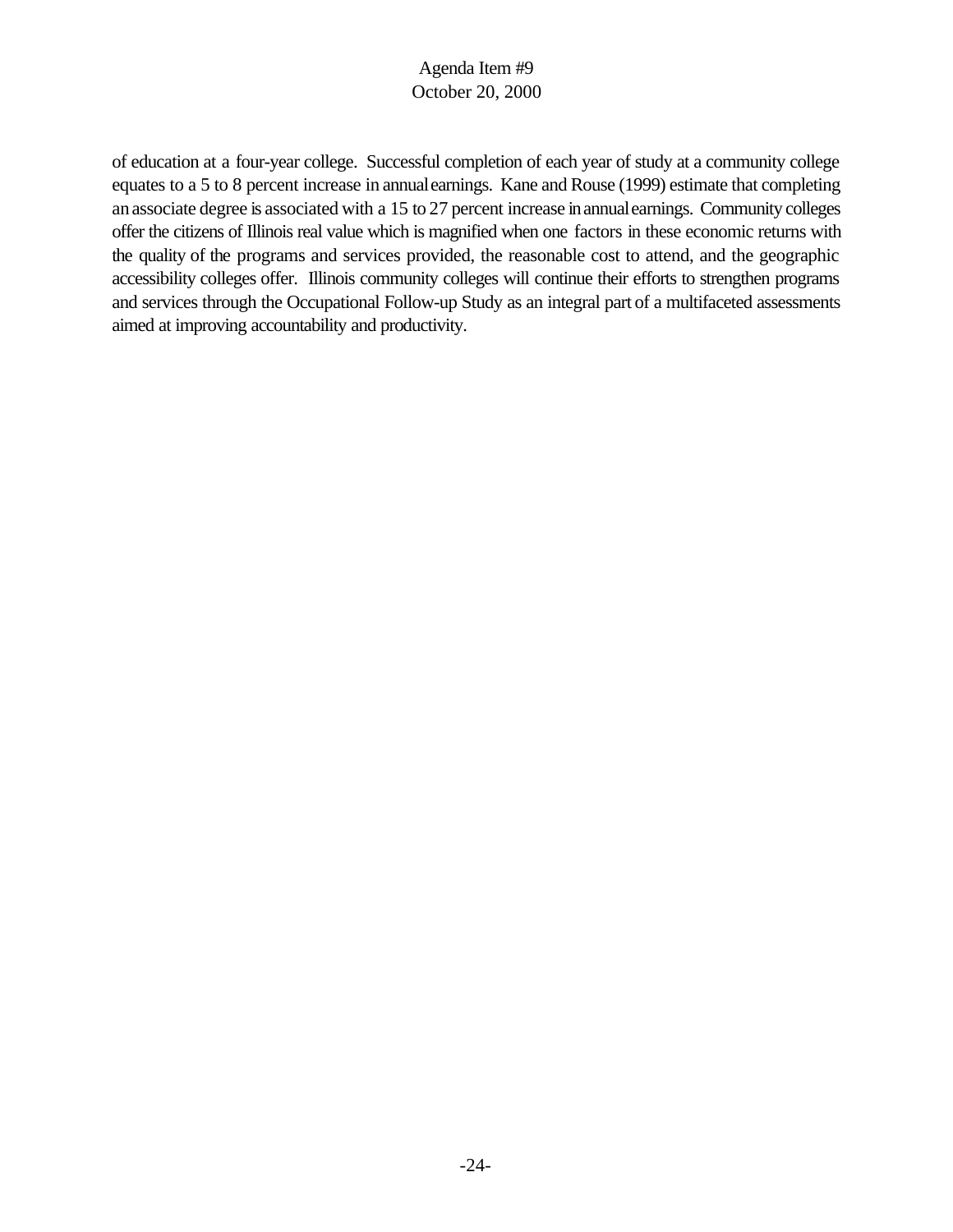Illinois Community College Board

# **ACCOUNTABILITY AND PRODUCTIVITY IN ILLINOIS COMMUNITY COLLEGES FISCAL YEAR 2000**

The full report entitled *Accountability and Productivity in Illinois Community Colleges Fiscal Year 2000* is included as an external attachment to this agenda.

## **RECOMMENDED ACTION**

It is recommended that the following motion be adopted:

The Illinois Community College Board hereby endorses the recommendations within the report titled *Accountability and Productivity in Illinois Community Colleges Fiscal Year 2000* and asks the President/CEO to take necessary steps to implement the recommendations.

- 1. In order to improve the reliability of the data collected on students who require special services, colleges should explore strategies to strengthen the data and improve the reporting process, such as the coordination of the various existing reporting formats, increased collaboration between advisement and special services, matching administrative software to support services, and providing more technical assistance to those responsible for collecting the data.
- 2. ICCB staff should undertake an in-depth study of the current issues and trends within the nursing profession and their implications for community college nursing programs.
- 3. Colleges should examine policies, practices, and data collection systems to ensure that they support the collection and reporting of the most accurate possible data on student intent and program completion.

**BACKGROUND.** This report highlights and summarizes accountability activities and initiatives submitted by Illinois' 48 community colleges in their *Accountability/Program Review Reports for Fiscal Year 2000.* The reports submitted by the colleges provide evidence of the ongoing review processes that are in place to ensure that high levels of quality and productivity are achieved for programs and services that best support each college's mission. Through program review, the colleges examine targeted program areas and services to assess their ability to meet their intended purpose in a cost-effective, high-quality manner. Each year, colleges also address selected focus areas of particular relevance to state-level issues and concerns.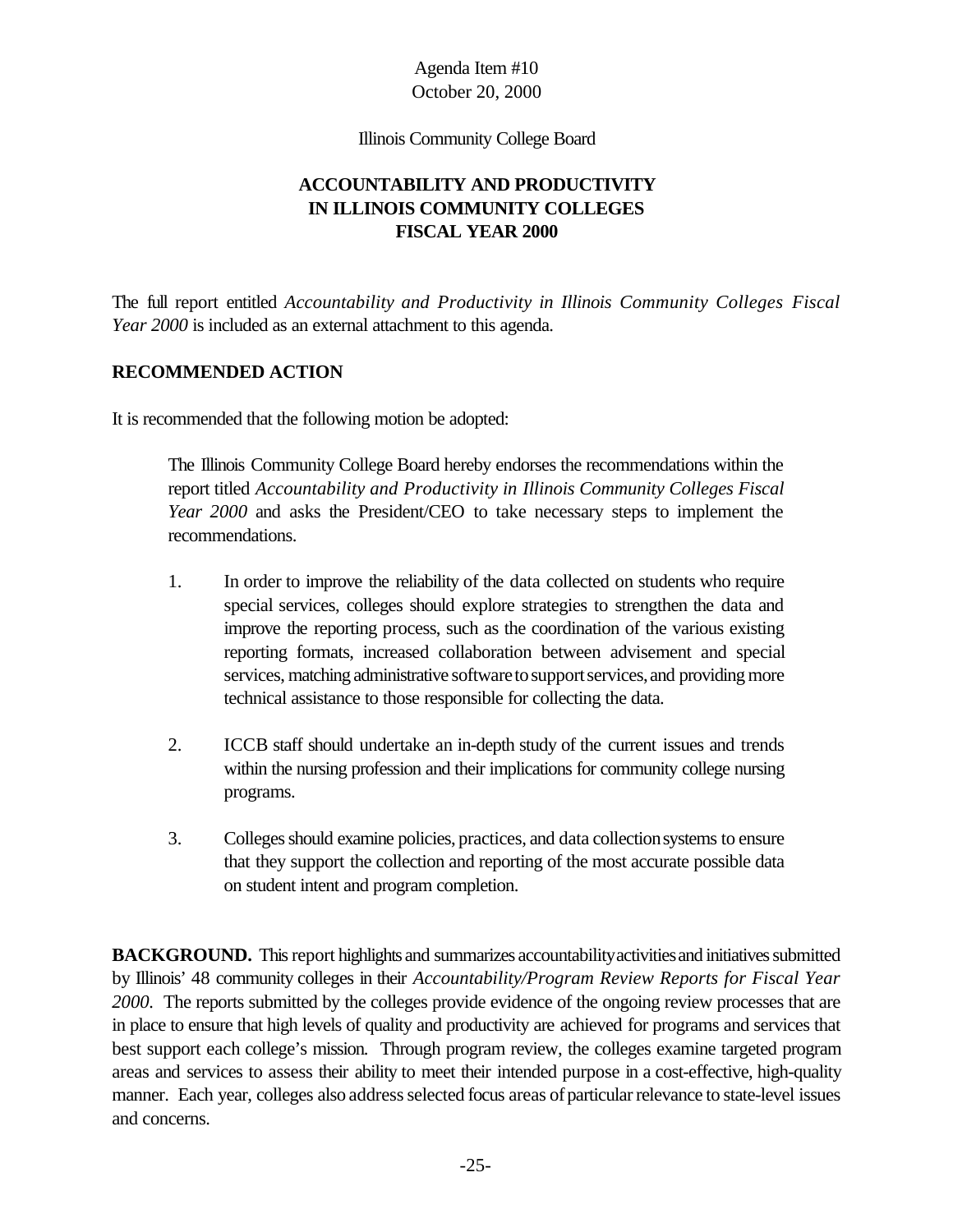The three primarysections ofthisreport include**Accountability Special Focus Areas,Analyses of the Results of Fiscal Year 1999 College Program Reviews, and State-Level Initiatives.** Topics considered in the Accountability SpecialFocus section this year include College Priorities, Performance-Based Incentives - District-Based Goal, and Academic and Student Services - Availability and Accessibility. Colleges were also asked to submit information regarding programs and activities that support and help advance the six goals identified in the Illinois Board of Higher Education's initiative entitled *The Illinois Commitment: Partnerships, Opportunities, and Excellence.* The responses were summarized in the *Illinois CommunityCollege System ResultsReport for Fiscal Year 2000,* whichwas issued as a separate document inSeptember 2000. Programs in five academic disciplines, 37 occupational programareas, and inadult and developmentaleducationand Englishas a Second Language are examined in the Results of Fiscal Year 2000 College Program Reviews. The State-Level Initiatives section briefly highlights initiatives undertaken at the state level in support of the role community colleges in Illinois play in meeting local and statewide needs for education and workforce development through high quality, accessible, and cost-effective programs and services. Highlights of the findings of the report follow.

## **Accountability Special Focus Areas**

## *College Priorities*

- # Colleges continue to identify priorities in the areas of teaching and learning, student access and success, services, workforce preparation, diversity, community building, communication, leadership, resources, and technology.
- # College goals and priorities are closely aligned with, and clearly supportive of, the Seven Pledges articulated inthe *Promise for Illinois* that was adopted by the Illinois CommunityCollege Board in September 2000.

#### *Performance-Based Incentives - District-Based Goal*

- # The ICCB performance-based funding pilot project is entering its third year. The pilot model is a two-tier model that includes (1) measures that reflect statewide goals for community colleges and (2) district-specific measuresin three goal areas that reflect autonomy, missiondifferentiation, and community needs.
- # The Performance-Based Incentive System was funded at \$1 million for fiscal year 1999, \$1.5 million for fiscal year 2000, and \$2 million for fiscal year 2001.
- # Peer Review Panels are currently evaluating the college reports of progress made toward districtbased goals during fiscal year 2000 to determine the amount of funding that will be awarded to each district for fiscal year 2001. Detailed information on the results of the district-based goal reports for fiscal year 2000 will be presented to the ICCB at a later date.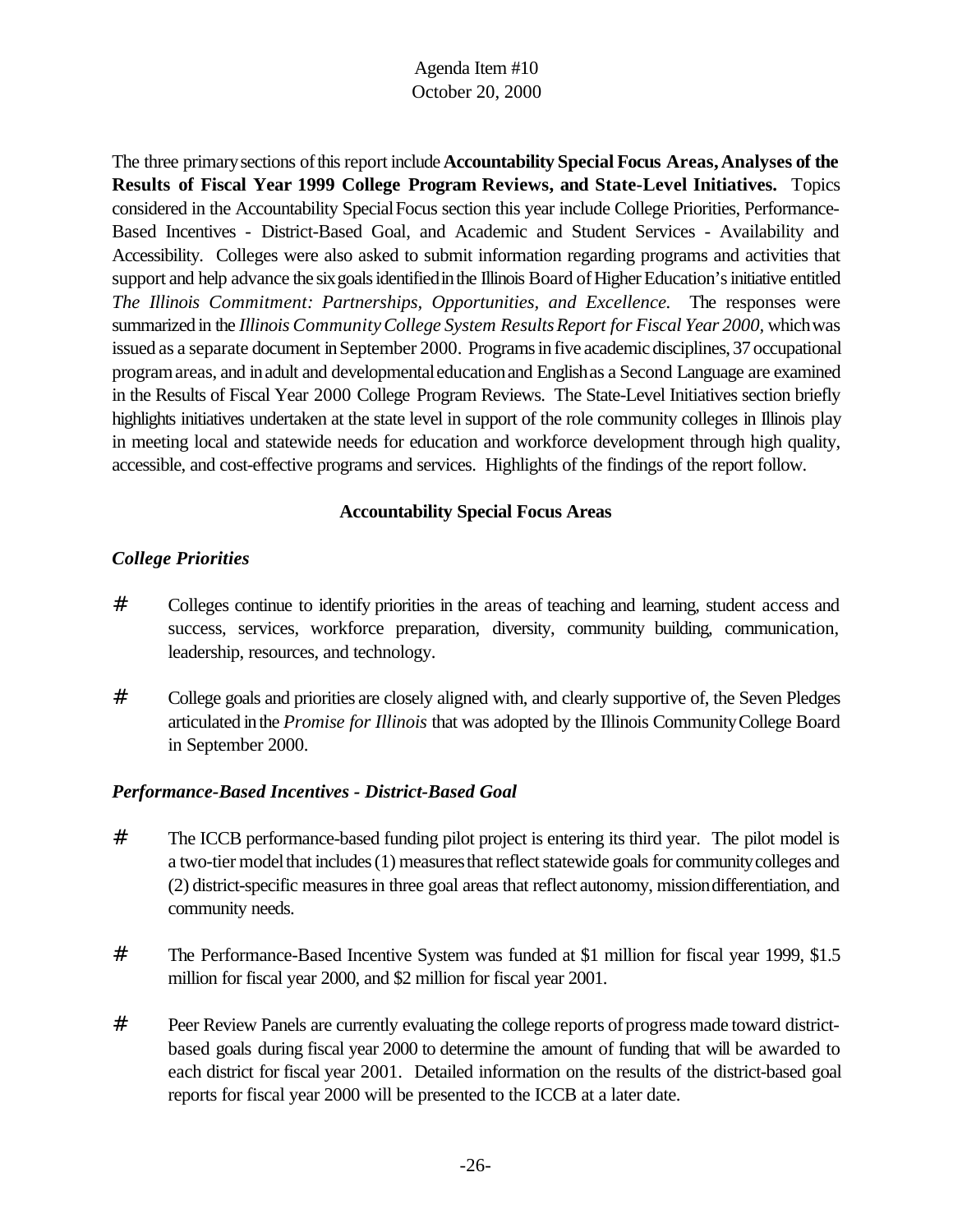# *Academic and Student Services – Availability and Accessibility*

Colleges are becoming increasingly proactive in providing support services for all students. Colleges are looking for ways to collaborate and coordinate their efforts with other state agencies and funding sources to avoid duplication of services or effort.

- # Colleges use a variety of outreach activities to promote the early identification of students with needs and to link them with the appropriate services, including printed materials, campus meetings, liaisons with community groups, referrals, student/faculty mentors, service awareness speaking engagements in the community, open houses, high school exit interviews, local student service advisory groups or committees, individual consultations with students, and student orientation programs.
- # Reporting data regarding students with disabilities is a challenge at most colleges because the students need to self-identify. While colleges employ a variety of strategies to ensure the data are as complete as possible, there is a clear need to improve the reliability of the data collected on students who require special services.
- # With the increase of on-line courses and programs available each year, colleges recognize that support for on-line students is critical and have provided support services in a number of innovative ways, including informational publications, on-line tutoring, and a Virtual Reference Desk.

## *Instructional Program Review*

Annual reporting of the results of program reviews is a major accountability effort by the colleges that began in 1983. The review is based on three criteria: program need, program cost, and program quality. Programs are reviewed at least once every five years.

- # During fiscal year 2000, colleges reviewed a total of 233 academic disciplines, 29 adult and developmental education and English as a Second programs, and 461occupational programs.
- # Findings of the reviews of academic disciplines indicated adequate need and cost-effectiveness. Quality enhancements included innovative ways of addressing remediation and retention, providing service learning opportunities, and increasing technology to facilitate student learning.
- # Reviews of adult and developmental education and English as a Second Language programs indicated strong need. Although serving an at-risk population requires the provision of numerous support services and technological support, the colleges indicated that the programs are costeffective. Quality enhancements included an increased number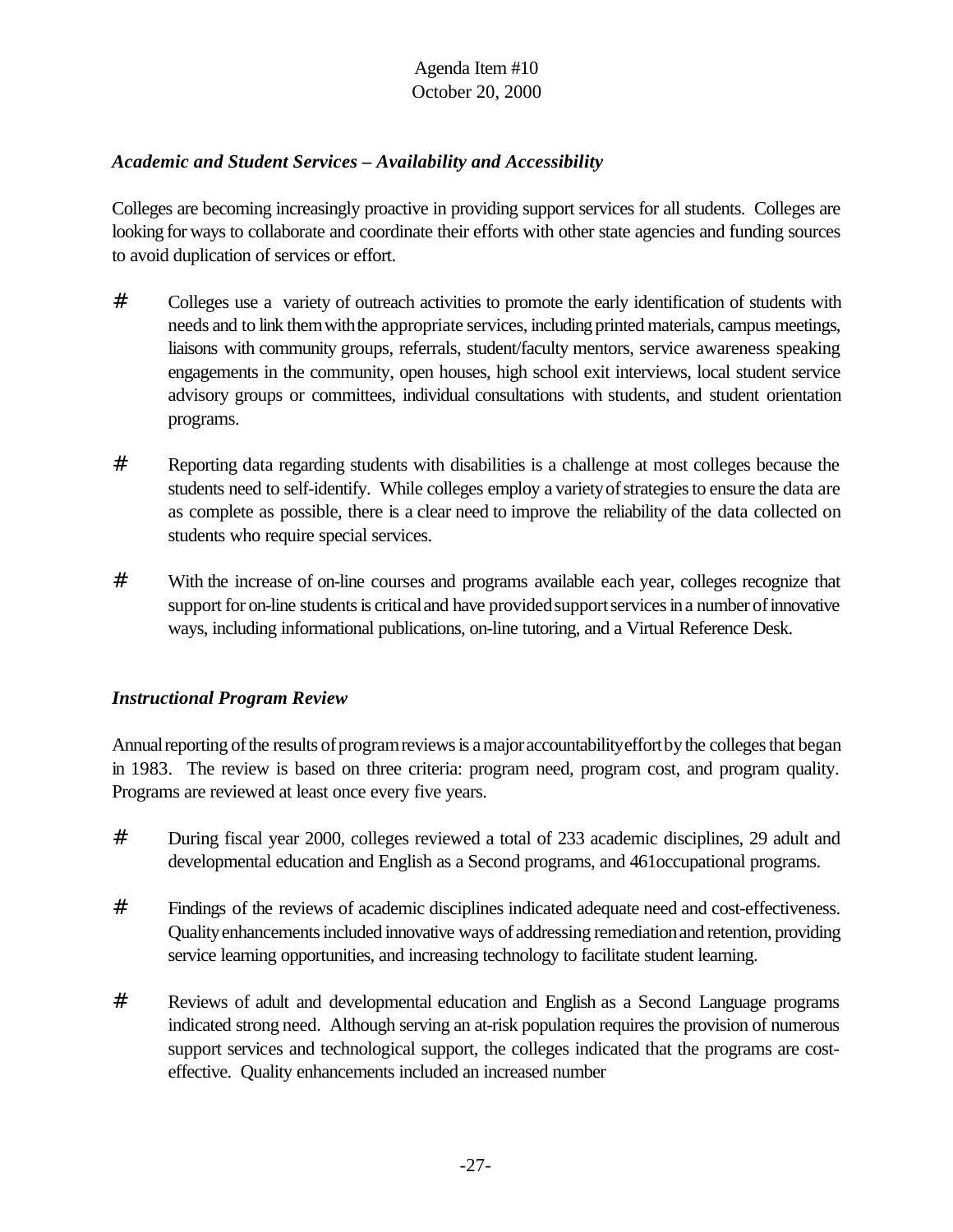of full-time faculty, more faculty and staff development opportunities, and a student-centered approach to teaching.

- # As a result of reviews of occupational programs, 379 programs were continued with minor changes, 21 programs were significantly modified, 35 programs were scheduled for further review during fiscal year 2001, and 25 programs were identified for elimination.
- # The most commonly identified strengths for occupational programs were knowledgeable faculty, good relationships with related business and industries, relevant curriculum, and quality work-based learning opportunities. The most commonly identified weaknesses were lack of up-to-date equipment and/or technology.
- # Nursing programs are consistently among the largest occupational program areas offered by Illinois community colleges. During the five-year review period, enrollments and completions declined steadily. In light of labor market projections that indicate an increasing need within these occupations, there is concern regarding the declining numbers in these programs.
- # Low numbers of program completers continued to be a concern for many occupational program areas which colleges largely attributed to a strong economy and low unemployment rates, as well as an increasing number of students who intend to take specific skill-building courses rather than complete a program.

# **Recommendations**

As a result of the findings in the report of *Accountability and Productivity in Illinois Community Colleges Fiscal Year 2000,* the following is recommended:

- # In order to improve the reliability of the data collected on students who require special services, colleges should explore strategies to strengthen the data and improve the reporting process, such as the coordination of the various existing reporting formats, increased collaboration between advisement and special services, matching administrative software to support services, and providing more technical assistance to those responsible for collecting the data.
- # ICCB staff should undertake an in-depthstudyof the current issues and trends within the nursing profession and their implications for community college nursing programs.
- # Colleges should examine policies, practices, and data collectionsystems to ensure that they support the collection and reporting of the most accurate possible data on student intent and program completion.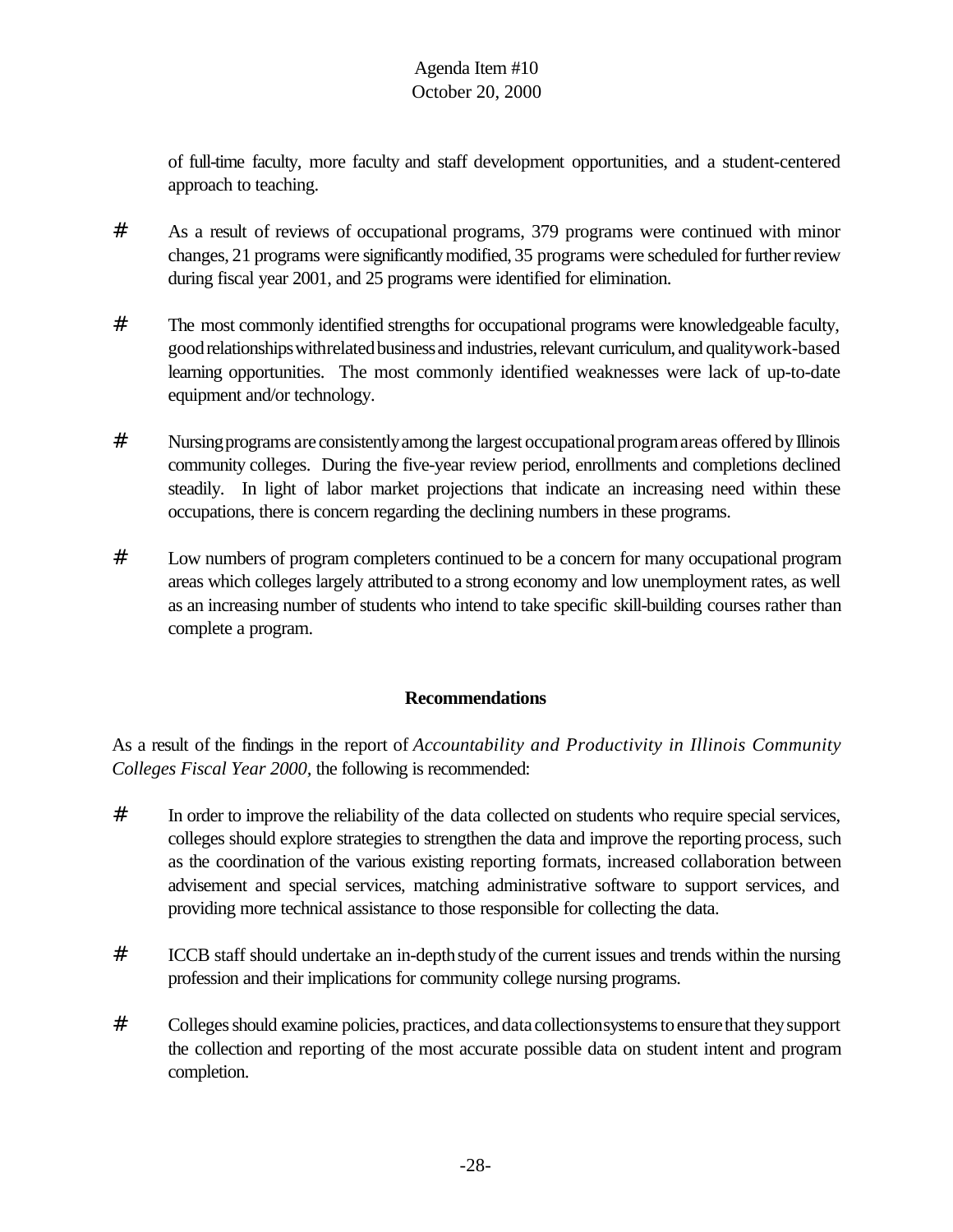#### **Conclusion**

The report of *Accountability and Productivity in Illinois Community Colleges Fiscal Year 2000* provides evidence that Illinois' comprehensive community colleges play a vitalrole in the state's educational and workforce preparation. They provide access and opportunity to nearly one million diverse students annually, including those seeking assistance deciding on a new career or upgrading skills for their current occupation, persons interested in transferring to another college or university, and students who need to sharpen their basic skills. In addition, they are a valuable resource to businesses and industries and a partner in economic development in the districts they serve. The report also illustrates that the colleges are committed to continuous improvement of their programs and services and that they have in place strategic planning processes to address future needs.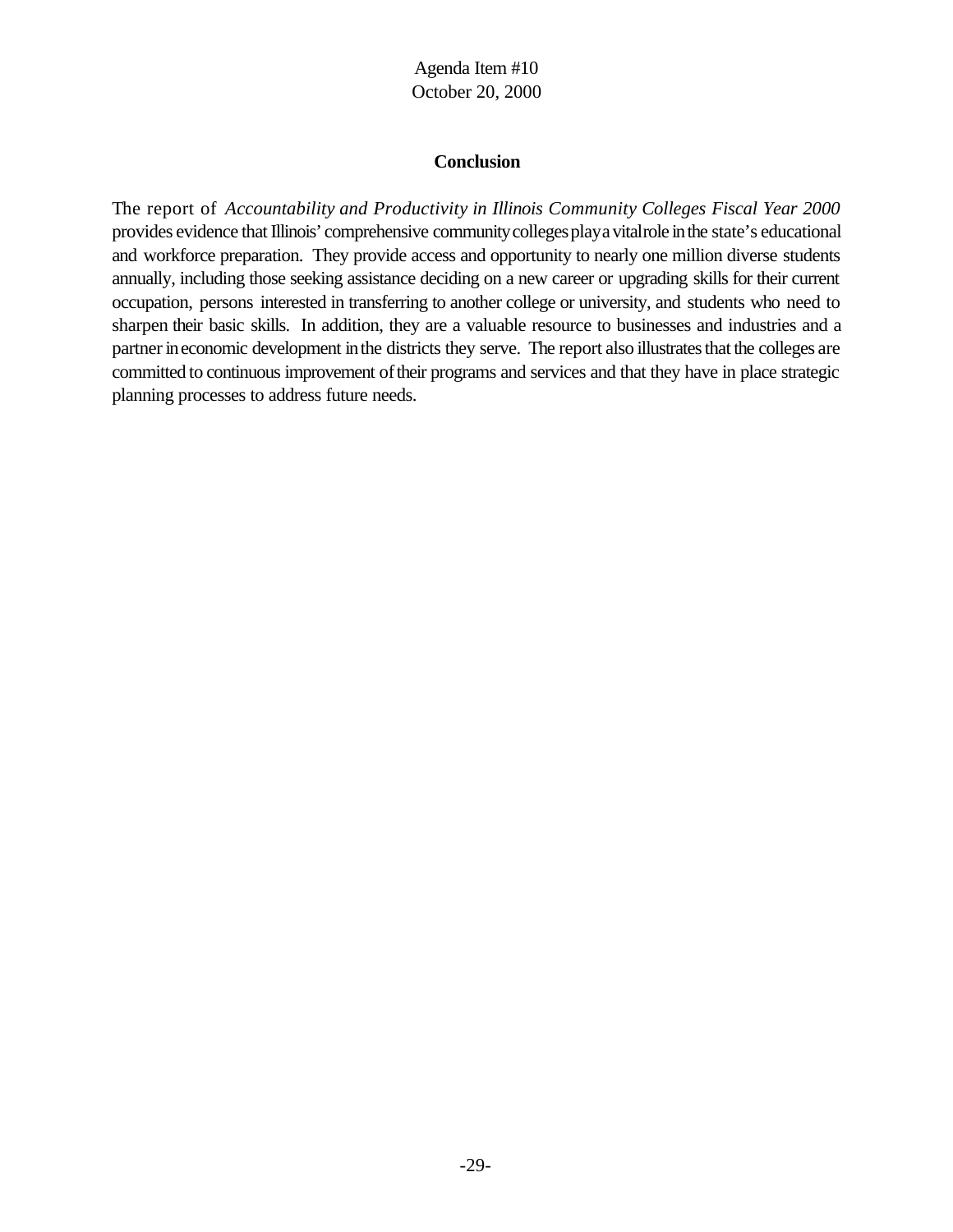#### Illinois Community College Board

# **NEW UNITS OF INSTRUCTION**

The Illinois Community College Board is requested to approve new units of instruction for the following community colleges:

## **RECOMMENDED ACTION:**

It is recommended that the following motion be adopted:

The Illinois Community College Board hereby approves the following new units of instruction for the community colleges listed below:

## **PERMANENT PROGRAM APPROVAL**

#### Highland Community College

• Computer Technician Certificate - 25 semester credit hours

#### Rock Valley College

- Dental Hygiene AAS degree 81 semester credit hours (Regional)
- Graphic Arts Technology AAS degree 66 semester credit hours (Regional)
- Prepress Certificate 23 semester credit hours (Regional)
- Press Operations Certificate 23 semester credit hours (Regional)

## **The following colleges were approvedto offerprograms ona temporary basis fora periodof one year and now request permanent approval of these programs.**

#### Illinois Central College

• Tractor Trailer Driver Certificate - 7 semester credit hours

#### Kaskaskia College

• Tractor Trailer Driver Certificate - 7 semester credit hours

#### Lake Land College

• Commercial Truck Driver Training Certificate - 7 semester credit hours

Lewis & Clark Community College

• Truck Driver Certificate - 7 semester credit hours

#### Richland Community College

• Transportation Certificate - 7 semester credit hours

#### Southwestern Illinois College

• Certified CISCO Networking Specialist Certificate - 19 semester credit hours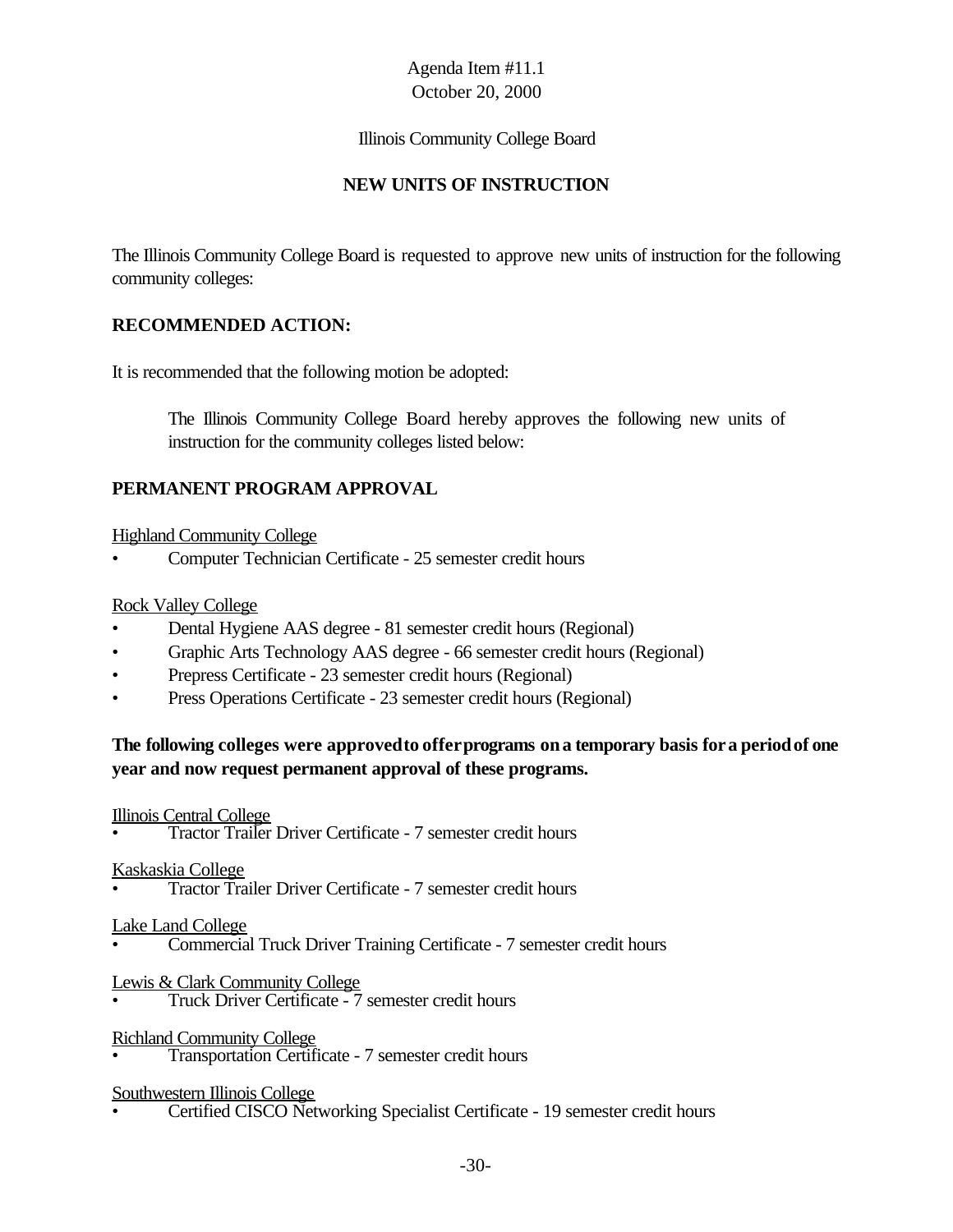## **BACKGROUND**

**Highland Community College** is seeking approval to offer a 25 semester credit hour "Computer Technician" certificate program. The program will prepare students for employment as computer repair/maintenance technicians, computer service specialists and technical support specialists who are able to install, upgrade, or repair computer equipment found in the home or office. The curriculum consists of coursework in microcomputers, peripheral devices, technical support, applied math and technical report writing. The program will also provide students with the knowledge and skills to successfully complete the A+ Certification exam for computer maintenance, installation, and repair. The college anticipates an enrollment of eight full-time and four part-time students the first year, increasing to twelve full-time and six part-time students by the third year. Labor market information provided by the college supports the need for individuals trained in computer maintenance technology both statewide and districtwide. "Computer maintenance technicians" is one of the 50 fastest growing occupations in Illinois and in Highland's district. The program will require one full-time existing faculty member and two part-time existing faculty members the first year. The cost of implementing the program will be approximately \$15,000 the first year, \$8,000 the second and third years.

**Rock Valley College** is seeking regional approval to offer an 81 semester credit hour Associate in Applied Science degree program in "Dental Hygiene". The program will prepare students for employment as dental hygienists who are skilled in the treatment of teeth and gums, and in the maintenance of oral health under the supervision of a licensed dentist. Dental hygienists are employed in private dental offices, hospitals and clinics, nursing care facilities, public health departments, correctional facilities, and health maintenance organizations. The curriculum consists of coursework in anatomy and physiology, dental anatomy, dental procedures, dental radiology, oral pathology, pharmacology, dental materials, periodontics, preventive dental hygiene, community education, dental ethics, and general studies. In addition, Rock Valley's dental hygiene program will provide students with on-site clinical experience for required practical learning opportunities. Rock Valley College has also established work-based learning arrangements with numerous local community-based dental care providers, including the Winnebago County Public Health Department and Swedish American Hospital Dental Outreach. The college anticipates an enrollment of 12 full-time students the first year, increasing to 18 full-time students by the third year. Labor market information provided bythe college also includes data from Illinois Valley Community College, McHenry CountyCollege,Sauk ValleyCommunityCollege,KishwaukeeCollege, and Highland CommunityCollege districts and supports the need for skilled dental hygienists. The program will require two new full-time and two new part-time faculty members the first year. The cost of implementing the program will be approximately \$349,869 the first year, \$220,352 the second year, and \$239,456 the third year. Costs include hiringa licensed dentist and dental hygienist for course and clinical lab instruction, facility costs for building an on-site clinic, and equipment costs as required for program accreditation.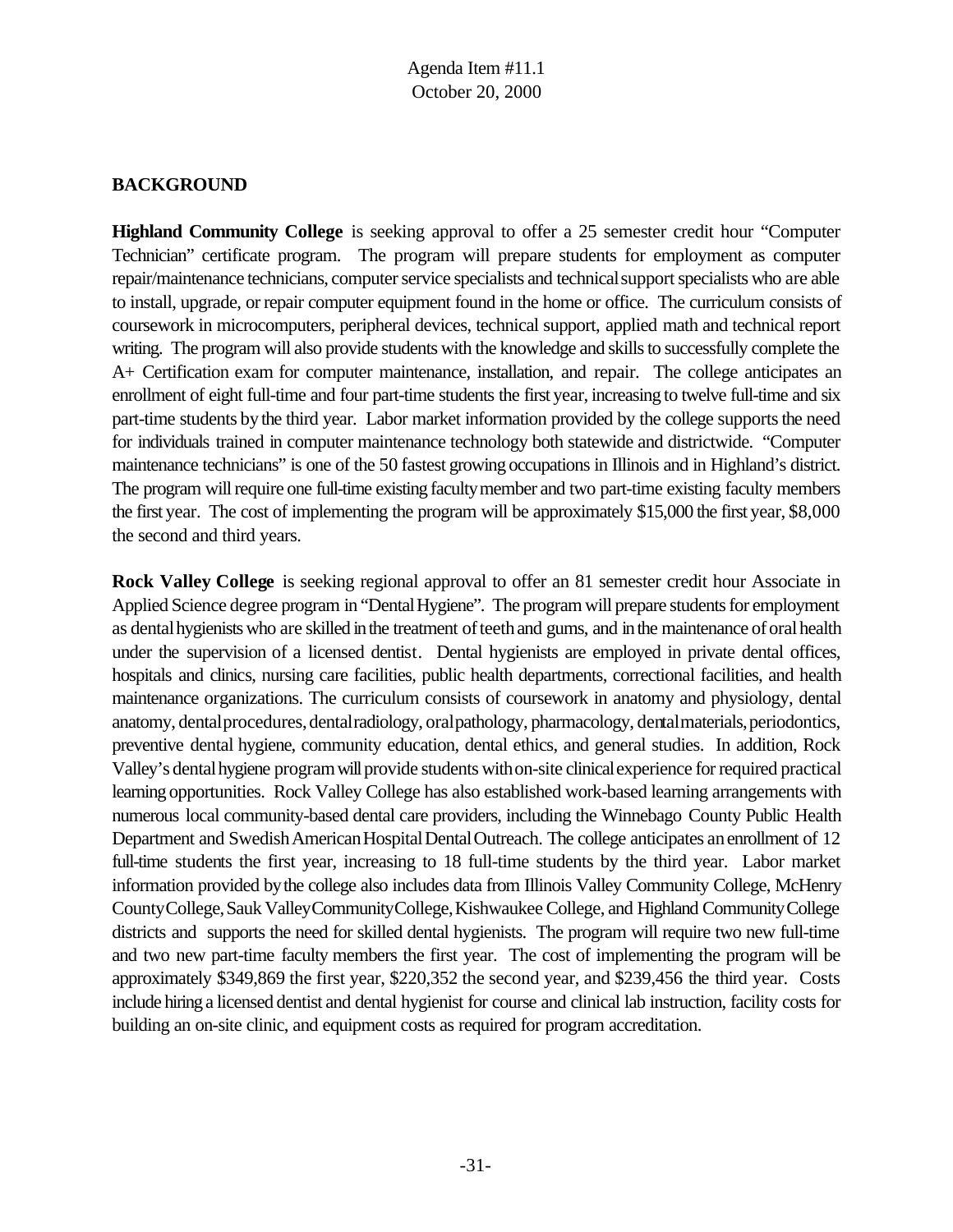**Rock Valley College** is also seeking regional approval to offer a 66 semester credit hour Associate in Applied Science degree program in "Graphic Arts Technology", a 23 semester credit hour "Prepress Certificate" program, and a 23 semester credit hour "Press Operations Certificate" program. The certificate programs will prepare individuals for entry-level employment in areas of the printing industry, such as electronic prepress operations, conventional prepress operations, and finishing and binding. The AAS degree program will build on the knowledge and skills developed in the certificate programs to prepare individuals for higher-level employment in the areas of graphic arts and design, desktop publishing, sales, and customer service. The curricula consists of coursework in graphic arts technology, digital imaging, industry software (such as Photoshop), color system management, desktop publishing, lithographic and offset press operations, finishing and bindery operations, in addition to required general studies in the degree program. All programs require a work-based learning component in the form of a graphic arts internship. The development of these programs was a cooperative effort between Rock Valley College and CEANCI (Career Education Associates of North Central Illinois) an ISBE Education for Employment regional delivery system of career and technical education. There are four high schools within this region that offer programs in graphic arts and are accredited by the Printing Industries of America (PIA). Rock Valley College plans to attain PIA PrintEd Accreditation for this graphic arts program which will allow students to pursue individual PIA PrintEd Certification, a valuable credential for obtaining employment in the printing field.

The college anticipates a combined enrollment of ten full-time and 17 part-time students the first year, increasing to 26 full-time and 27 part-time students by the third year. Labor market information provided by the college also includes data from Highland Community College, Kishwaukee College, McHenry County College, and Sauk Valley Community College districts and supports the need for individuals trained in current graphic arts and printing technologies. The programs will require one new full-time and one new part-time faculty member, and one existing part-time faculty member the first year. The cost of implementing these programs will be approximately \$145,000 the first year, decreasing to \$71,600 the second year, and \$53,200 the third year. First year costs include the purchase of equipment and facility costs required for program accreditation.

## **Temporary to Permanent Recommendations**

Last year the ICCB approved several colleges to offer programs on a temporary basis for a period of one year. In seeking permanent program approval, the colleges have been asked to review their programs and report on their progress including meeting projected benchmarks, identifying program strengths/weaknesses, and recommendations for program improvement. Below is a summary of each programs performance during this trial period.

*Staff have reviewed the applications for permanent approval and find that all of the programs exceed their projected benchmarks for enrollments, completions, and job placements and, therefore, permanent approval is recommended.*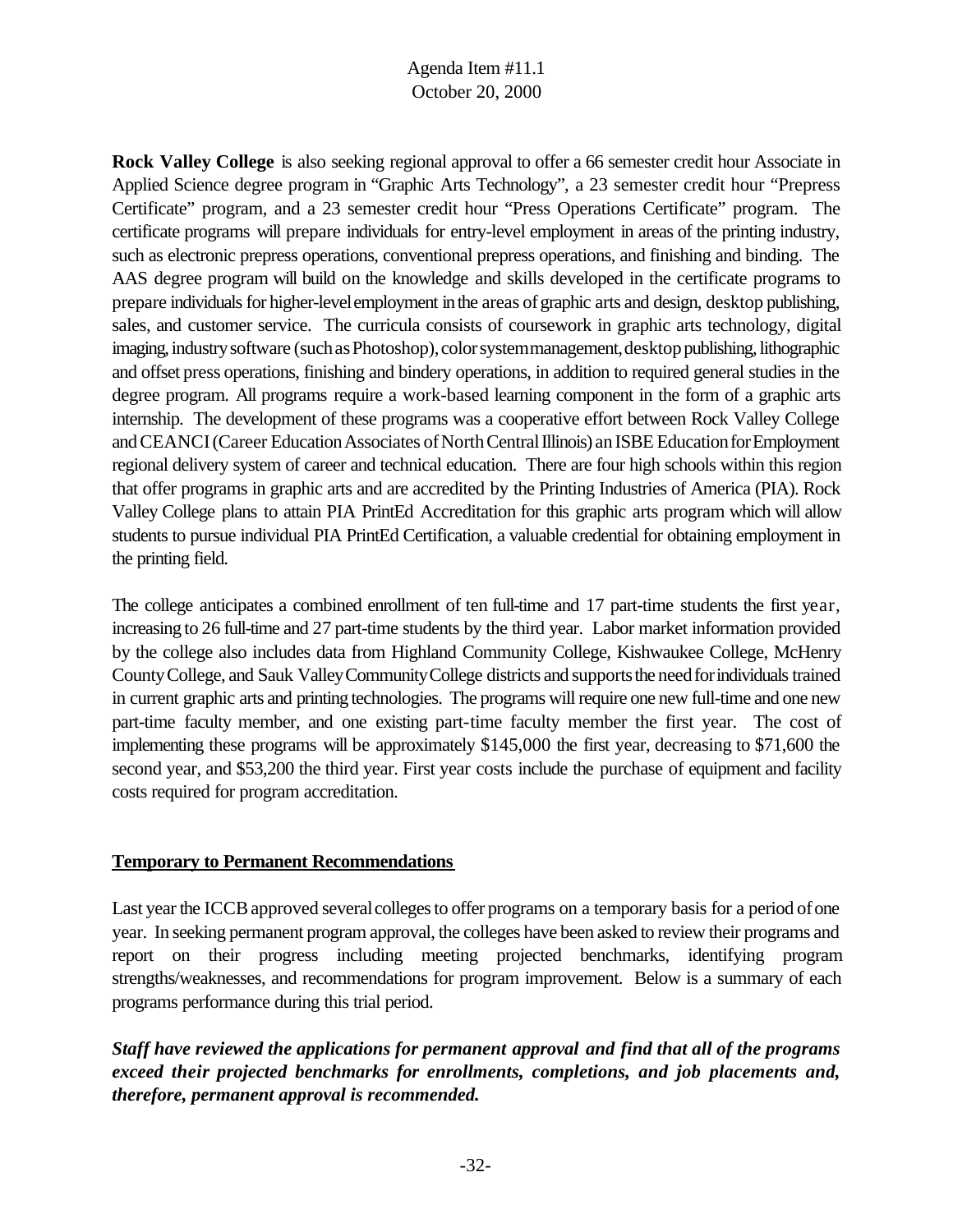Five of the following programs seeking permanent approval are truck driver training programs. A review of information provided by the colleges indicates that the programs are meeting their intended objectives, and the colleges have verified the continued use of a training contractor who is in compliance with Secretary of State regulations. Permanent approval of these programs by the ICCB will be contingent upon the continued assurance that any training contractor the colleges use will be in compliance with Secretary of State regulations.

**Illinois Central College** is seeking permanent approval to offer a seven semester credit hour "Tractor/Trailer Driver" certificate program. The program was approved on a temporary basis January 22, 1999, for a one-year period. This program prepares students for employment as Class A commercial truck drivers who transport goods and materials often over long distances. The program meets all requirements of the Secretary of State for commercial truck drivers and uses a contractor in compliance with these regulations. Program enrollments have surpassed expectations at 297 students (projected at 120 students) and completion rates average around 98 percent. Illinois Central College reports a 100 percent pass rate for students on the CDL exam and a 97 percent job placement rate. The college has met its objectives byproviding students withtraining balanced in classroom instruction and on-the-road practical driving experience, and plans to establish an employer advisory committee this year.

**Kaskaskia College** isseeking permanent approvalto offer a sevensemester credit hour "Tractor/Trailer Driver Training" certificate program. The program was approved on a temporary basis January 22, 1999, for a period of one year. This program prepares students for employment as Class A commercial truck drivers who transport goods and materials oftenover long distances. The program meets all requirements of the Secretary of State for commercial truck drivers and uses a contractor in compliance with these regulations. Program enrollments have surpassed expectations at 140 students (projected at 45 students) and completion rates average around 93 percent (projected at 89 percent). Kaskaskia College reports a 100 percent passrate forstudents on the CDL exam and a 93 percent job placement rate (projected at 89 percent). The college has met its objectives by providing local employers a pool of knowledgeable and skilled students from which to recruit.

**Lake Land College** is seeking permanent approval to offer a seven semester credit hour "Commercial Truck Driver Training" certificate program. The program was approved on a temporary basis March 19, 1999, for a period of one year. This program prepares students for employment as Class A commercial truck drivers who transport goods and materials often over long distances. The program meets all requirements of the Secretary of State for commercial truck drivers and uses a contractor in compliance with these regulations. Program enrollments have surpassed expectations at 128 students (projected at 40 students) and completionrates average around 97 percent (projected at 90 percent). The college reports a 95 percent job placement rate. Lake Land College has met its objectives by providing students with a low student to instructor ratio that maximizes quality teaching and learning, and plans to conduct bi-annual steering committee meetings with transportation industry representatives.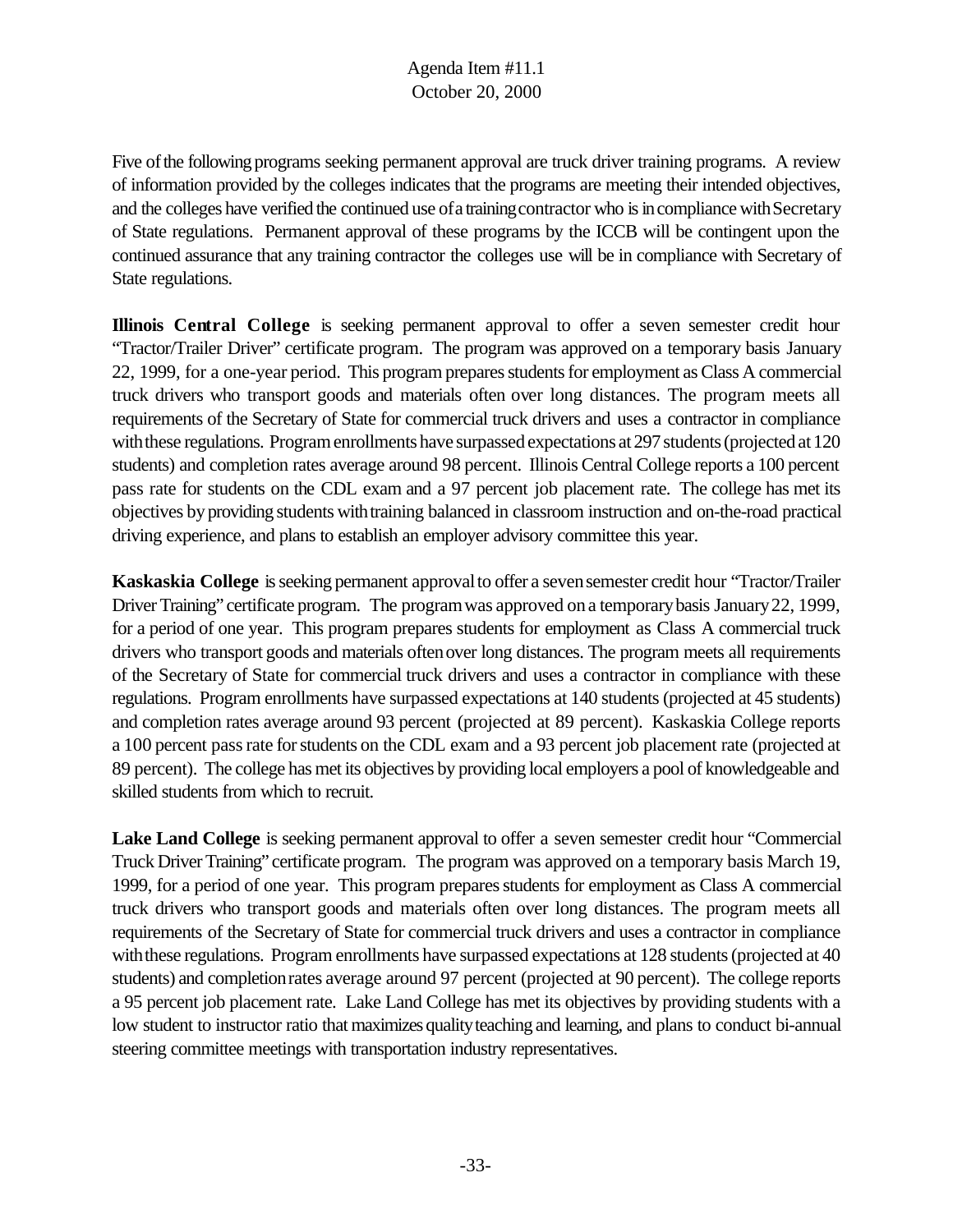**Lewis and Clark Community College** is seeking permanent approval to offer a seven semester credit hour "Truck Driver" certificate program. The program was approved on a temporary basis January 22, 1999, for a one-year period. This program prepares students for employment as Class A commercial truck drivers who transport goods and materials often over long distances. The program meets all requirements of the Secretary of State for commercial truck drivers and uses a contractor in compliance with these regulations. Program enrollments have surpassed expectations at 188 students (projected at 150 students) and completion rates average around 96 percent. The college reports a 94 percent pass rate for students onthe CDL examand a 94 percent job placement rate. Lewis and Clark Community College has met its objectives by providing local employers a pool of knowledgeable and skilled students from which to recruit.

**Richland Community College** is seeking permanent approval to offer a seven semester credit hour "Transportation" certificate program. The program was approved on a temporary basis January 22, 1999, for a period of one year. This program prepares students for employment as Class A commercial truck drivers who transport goods and materials oftenover long distances. The program meets all requirements of the Secretary of State for commercial truck drivers and uses a contractor in compliance with these regulations. Program enrollments have surpassed expectations at 287 students (projected at 110 students) and completion rates average around 96 percent (projected at 92 percent). The college reports a 100 percent pass rate for students on the CDL exam and a 93 percent job placement rate (projected at 86 percent). Richland Community College has met its objectives by providing students with training balanced in classroom instruction and on-the-road practical driving experience, and has further plans to incorporate diversity awareness material into the program's curriculum.

**Southwestern Illinois College** is seeking permanent approval to offer a 19 semester credit hour "Certified CISCO Network Specialist" certificate program. The program was approved on a temporary basis September 17, 1999, for a one-year period. This program prepares students for employment as networking specialists and technicians. The program consists of coursework in network connections, router configurations, local and wide area networks, operating systems, internet connections, and networking applications as prescribed by CISCO Systems and leads students towards successfully completing the CISCO certificate exam. Program enrollments surpassed expectations with 20 students (projected at ten students) and completion rates average 85 percent (projected at 80 percent). Overall, student satisfaction with this program has been high, around 90 percent favorable. Southwestern Illinois College has met its objectives bybecoming a CISCO Regional Networking Academy supporting six area high schools and vocational centers, and by partnering with local business to provide equipment.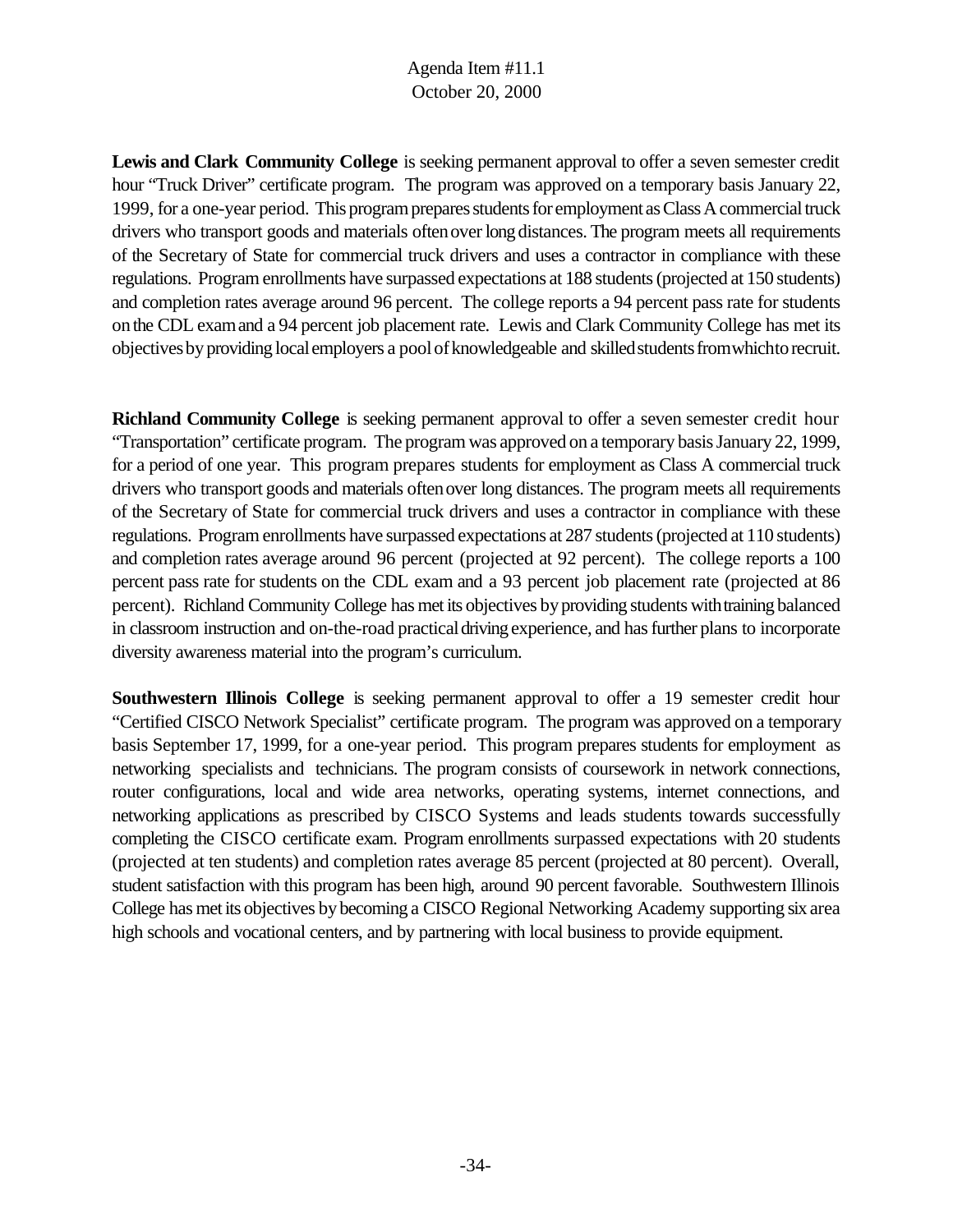#### Illinois Community College Board

# **REVIEW AND APPROVAL OF SHORT-TERM OCCUPATIONAL CERTIFICATE PROGRAMS**

The *Fiscal Year 1999 Accountability and Productivity Report for the Illinois Community College System* included a recommendation that the Illinois Community College Board should develop a process to simplify and accelerate the review and approval of requests for new short-termcertificates ofless than 30 semester credit hours. This recommendation was made in order to serve the increasing number of students that desire short, focused instruction to acquire specific skills in the workplace.

## **RECOMMENDED ACTION**

It is recommended that the following motion be adopted:

The Illinois Community College Board hereby adopts the following policy to streamline the approval of occupational certificate programs.

- 1. Two categories for occupational certificate programs of less than 30 semester credit hours will be established.
	- a. Short-term certificate programs of less thansevensemester credit hours.
	- b. Basic certificate programs of between seven and 29 semester credit hours.
- 2. Colleges will be allowed to implement short-term certificate programs (less than seven semester credit hours) by reporting their intention to Illinois Community College Board staff, provided the college has previous approval to offer one or more programs in the same two-digit CIP category as the new short-term certificate program.
- 3. Colleges will be required to follow the existing new unit request procedure for basic certificates (seven to 29 semester credit hours). To facilitate a timely response to the requests for basic certificate programs, the Illinois Community College Board delegates approval authority to its President/CEO, who will report to the Board a list of basic certificate programs that have been approved.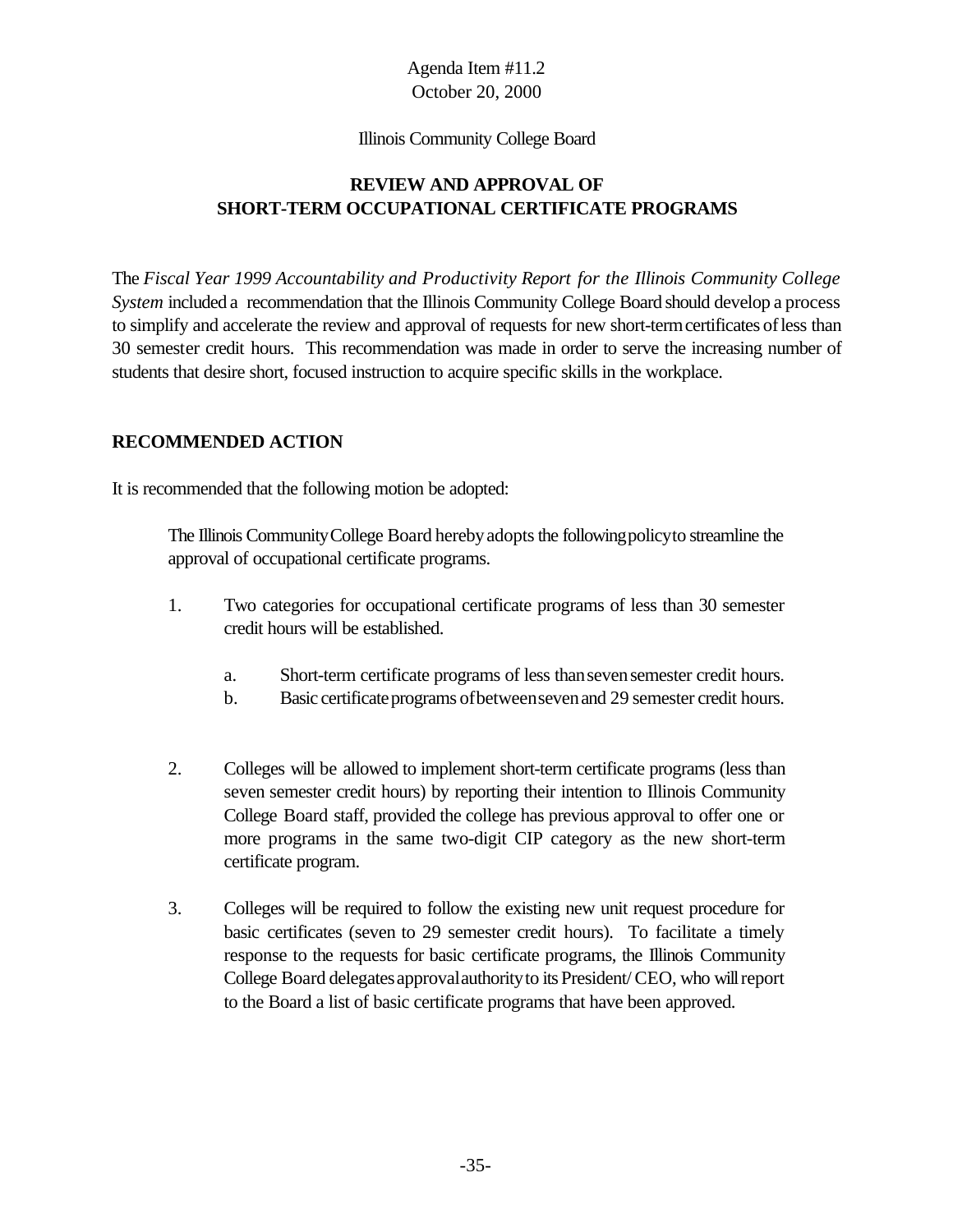**BACKGROUND.** Two major factors point to the need for community colleges to provide an array of short-term certificate programs to meet students' educational goals and employer demands. First, completion rates for many occupational areas have been a concern over time. Continuously low completion rates for degree and/or certificate programs suggest that the programs may not be meeting students' educational goals. During fiscal year 1998, colleges were asked, as part of the PQP/Program Review process, to examine occupational programs with low completion rates to determine if one or more short, targeted certificates would better meet student goals, based on coursetaking behavior and other pertinent factors, including the willingness of employers to hire students before program completion. In response, colleges identified a variety of strategies used to address low completion rates, including improvements to student information systems and processes for coding student intent and increasing the number of completers who apply for graduation. In addition, a number of occupational areas were identified for which short-term certificates are indicated, such as computer information systems and office technologies, manufacturing and production technologies, allied health, and automotive repair. Analysis of the fiscal year 1999 Accountability/Program Review reports from the colleges indicated that low completion rates for occupational programs continued to be a major concern. Nearly every college indicated that increasing numbers of students take occupational courses to acquire specific skill sets rather than to complete a program and that employers are increasingly demanding short-term, focused training for employees. Second, an increased emphasis on accountability at the state and federal levels has elevated the concerns over completion rates. At the state level, completion rates are used as a component within the student advancement indicator in the Illinois CommunityCollege Board Performance-Based Incentive System. At the federal level, both the Workforce Investment Act and Perkins III legislation require colleges to report program completionrates as a performance indicator. For Perkins III, colleges must also set goals for continuous improvement and demonstrate progress toward meeting those goals.

It is expected that the continued concern over low completion rates, coupled with trends of student and employer demand identified through programreview and inthe priorities and accountability systems within recent workforce development legislation, has and will continue to have implications for the manner in which occupationalcurricula are structured. Increasingly, colleges are developing curricula that include short-term certificates, either as stand-alone certificates or as related certificates that provide (1) training from entry level to more highly skilled levels within an occupation and (2) a series of exit points into the workforce.

The proposal was developed with input from college career deans, chief academic officers, and the Illinois Community College Board Program Advisory Committee to address continuing concerns over low completion rates and the needs of students, employers, and the workforce development system.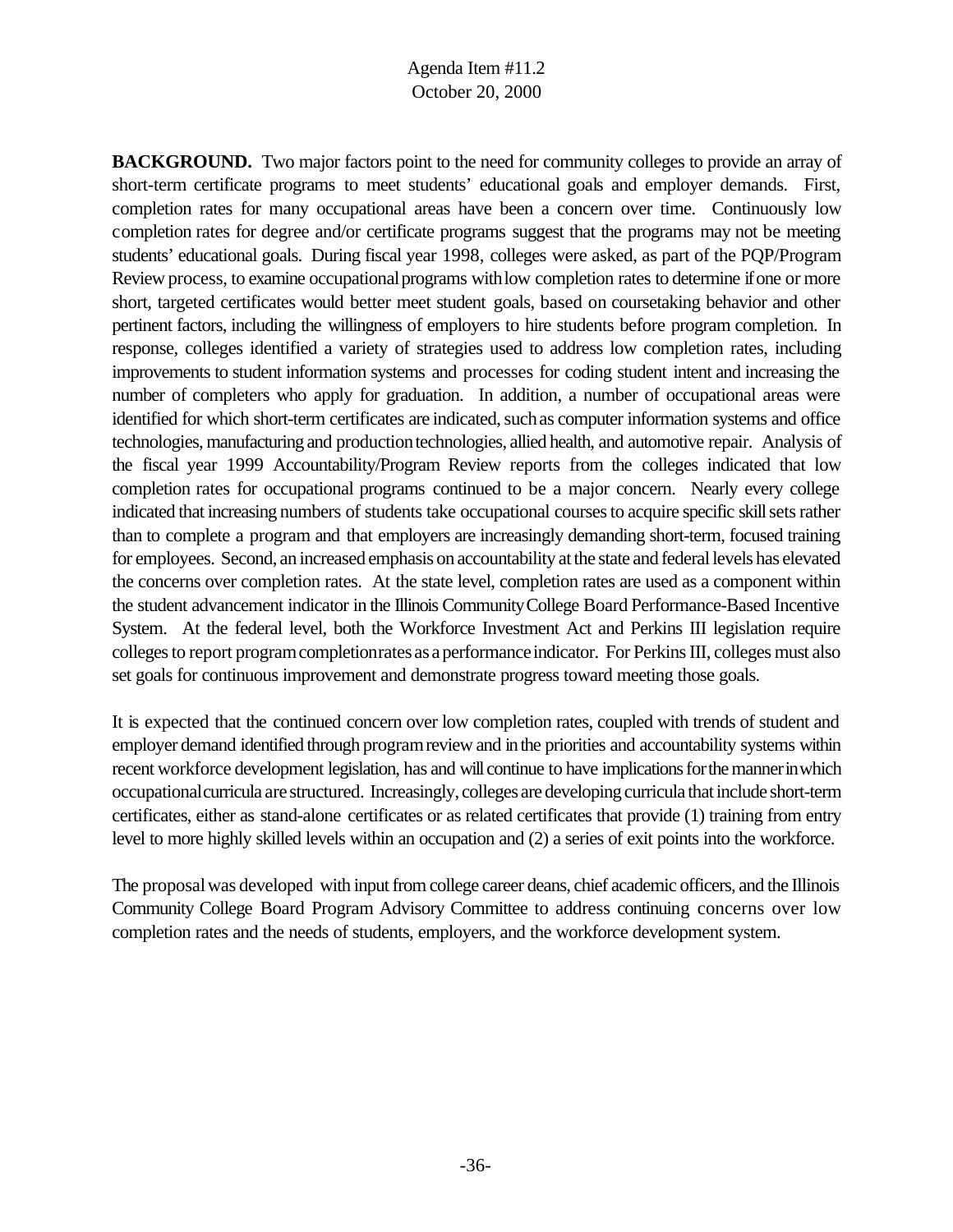#### Illinois Community College Board

# **STATUS REPORT ON THE JOINT EDUCATION COMMITTEE AND THE P-16 PARTNERSHIP FOR EDUCATIONAL EXCELLENCE**

The Joint Education Committee (JEC) includes membership from the three education boards and the Illinois Workforce Investment Board and serves as the state's official P-16 Partnership coordinating body. At the September 15, 2000 meeting of the Illinois Community College Board, Edward Duffy and Joseph Neely were reappointed to represent the ICCB on the Joint Education Committee. The JEC is the formal mechanism for setting the P-16 agenda and coordinated strategies for its implementation, as well as for recommending new or revised P-16 Partnership policies, goals, and directions to the individual boards when individual board action is needed.

The JEC meets several times a year. Discussions have focused primarily on the first two priority areas identified in the P-16 Partnership – student preparation and teacher quality. Regarding student preparation, the JEC held extensive discussions on the Prairie State Achievement Exam, the legislativelymandated test to be given to all public high school juniors to assess their attainment of newly implemented student learning standards. As a result, the Illinois Community College Board and the Illinois Board of Higher Education have agreed to support the exam as a potentially meaningful evaluation of students' readiness for college and/or the workplace. If the predictive value of the test can be established after several administrations, it will also have the potential to be used as a placement tool by colleges and universities. In the area of teacher quality, staff from the three education agencies, at the direction of the JEC, collaboratively developed a proposal for a federally funded Teacher Quality Enhancement grant that would focus on the recruitment and preparation of new middle school teachers, as well as the professional development of current middle school teachers. The grant has been funded for a period of three years and will begin as soon as final budget details are worked out with the Department of Education.

This summer, several members of the Illinois P-16 team attended two national meetings sponsored by the National Association of System Heads and the Education Trust. The first meeting brought together system heads and CEOs, and the second brought together staff planning teams from several states in an ongoing effort to support and extend the work of P-16 initiatives throughout the country. As a result of these meetings, the Illinois P-16 team solidified its agreement that the ability of individuals to compete successfully in the workplace now depends largely on their successfully attaining some postsecondary education and that educational improvements under way in Illinois will not adequately address this fundamental challenge. Subsequent JEC discussions have focused on the identification of specific initiatives to be undertaken in both the short- and long-term to address the need for all students to be prepared to succeed in life and careers. The most recent discussions focused in four areas: the need for public awareness of the new economic realities and the need for student success; the need to provide the support services to ensure that all students are successful; the need to eliminate system barriers that hinder student preparation and transition to postsecondary education; and the need to recruit, develop, and retain quality